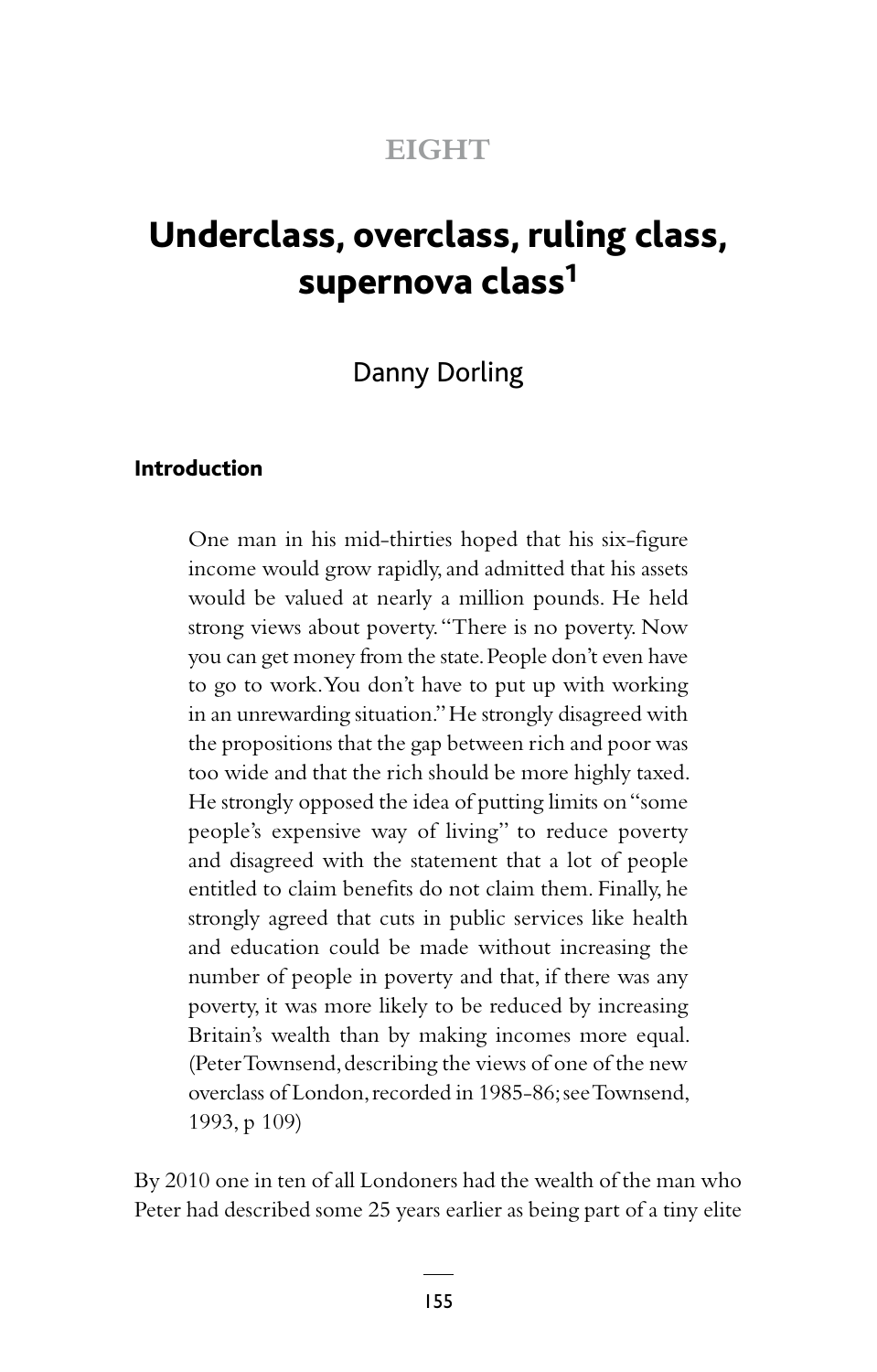(see Hills et al, 2010). The Hills inquiry into inequality revealed that one in ten Londoners now have wealth of nearly a million pounds, some 273 times the wealth of the poorest tenth of today's Londoners. *The Sunday Times* Rich List of spring 2010 reported the wealth of the richest 1,000 people in Britain to have risen by 30% in just one year. And this was not any old year, but the first full year after the economic crash of 2008. Above the overclass, above the ruling class, the wealth of a new supernova class was exploding in size.

As the pound fell against other currencies, property values in Kensington and Chelsea, the richest borough in the world, escalated, while housing prices almost everywhere else in Britain fell, or rose only slightly. In that same Royal borough, life expectancies rose by more than one year in the same year, a rate only sustainable if the inhabitants there became immortal. We are witnessing the final crescendo of a 37-year escalation (it began in 1974) of wealth and income inequalities in Britain (Dorling, 2010). But this trend will end because it has to. What matters is how the end will come: with a bang, a whimper, or something in between? What matters is who is going to suffer, who will benefit and what new groups are formed. If our future is at all like our past, the end to this escalation in wealth for a minority will happen, but will only occur when recent certainties that the super-rich will always be with us melt away. What will emerge when the dust settles will largely depend on how well we are able to fight poverty, inequality and injustice. The rich may always be with us, but they need not be as rich as they are today. Neither need the poor be so poor.

#### What Peter Townsend revealed on wealth

Peter spotted the trend towards increased selfishness (more and more wealth for the richest minority) first and repeatedly warned against it. He did not just write about it in what could have become obscure book chapters, leaflets or pamphlets, but he published his findings in outlets of the elite, such as the *British Medical Journal* (Townsend, 1994). In writing to medical doctors, the readers of the *British Medical Journal* (wealthy people themselves), Peter explained: 'To the privileges of a wealthy home are added the privileges of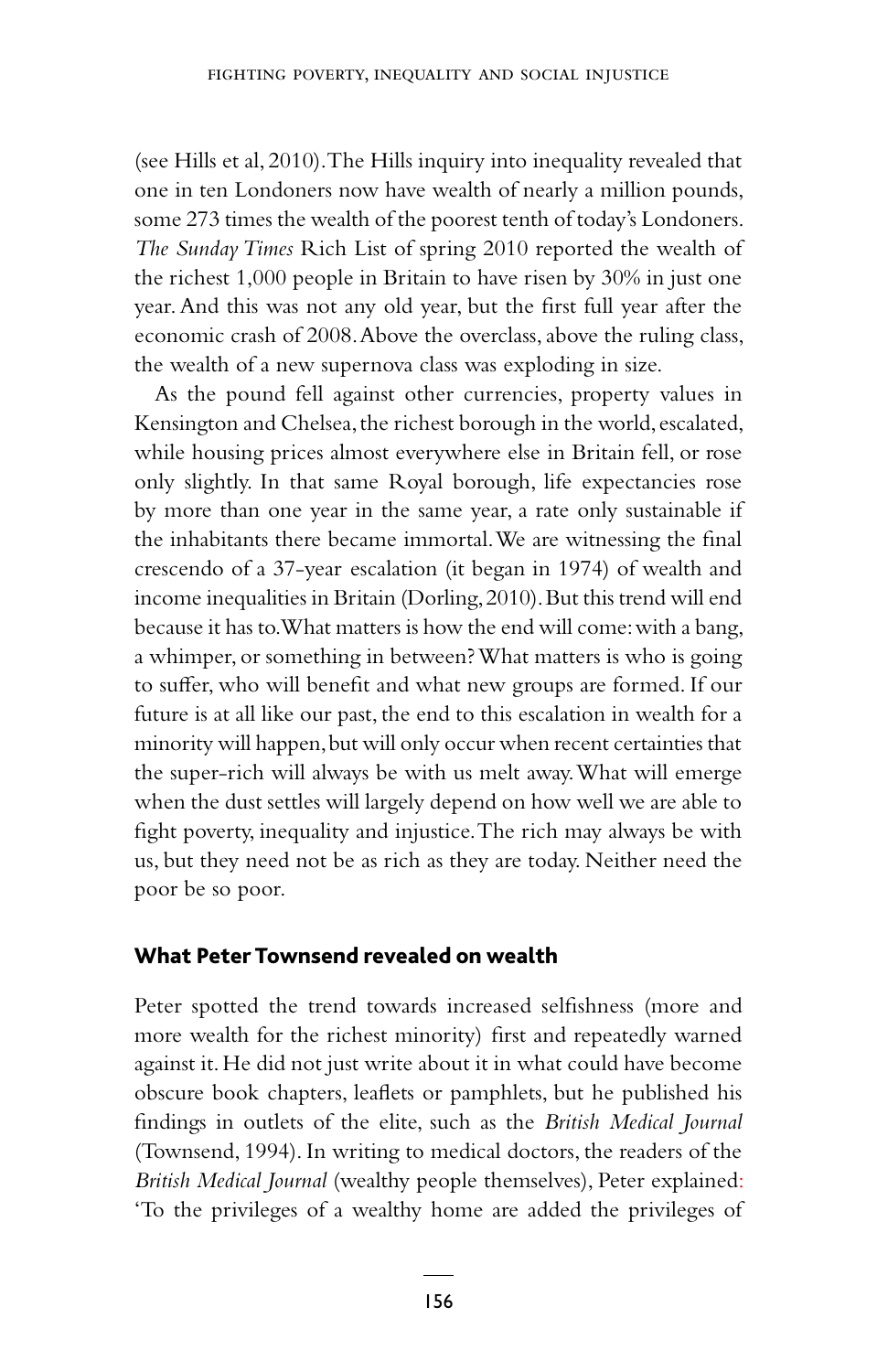increasingly segregated wealthy schools, clubs, and transport and health services and the discriminatory barriers to entry. When the punitive attitude is in the ascendant – as witnessed in Reagan's United States and Thatcher's Britain – the material divide between the rich and the poor and the numbers living in abject poverty both grow' (Townsend, 1994, p 1674).

In any assessment of Peter's work on the rich it is clear that he contributed to the understanding, achieved with the election of the New Labour government in 1997, that enough was enough, and times had to change. This new government came to power largely due to the work of people like Peter helping to expose just how unjust the old Conservative regime had been. What Peter did not foresee, however, was just how endemic the thinking that inequality is good had become. He worked at a time when sociologists were writing about class interests as if different classes consisted of groups who met and planned what they might do. It is unlikely Peter had ever seen Conway's 1968 'Game of Life' flicker on a computer screen – if he had watched a simple computer model that shows how shapes can take form with no guiding hand to control them, how patterns and behaviour emerge that are self-replicating, how simple behaviour can reproduce complex ideas both far more powerful for good and far more dangerous (if bad) than people consciously colluding, how ideas can have lives of their own, than he may have realised that there was more to fight against than just the class interests of the very rich. Social scientists of the 1970s and 1980s perhaps ascribe too much agency to the wealthy. But some did use the great power their money gave them to great ill effect.

Peter understood that the rich were the problem, not the poor. His impact was in making that understanding mainstream. Where his impact was strongest was in redefining the notion of poverty worldwide, and where his impact may have been weakest was in unravelling the mechanisms that perpetuate poverty. He talked of dominant classes and overclasses because this was the way many of his contemporaries talked. His work uncovered what looked far more like a fractal pattern to affluence. He produced detailed figures where, for the first time, it was possible to see that if you removed the wealthiest small proportion of the population in a country like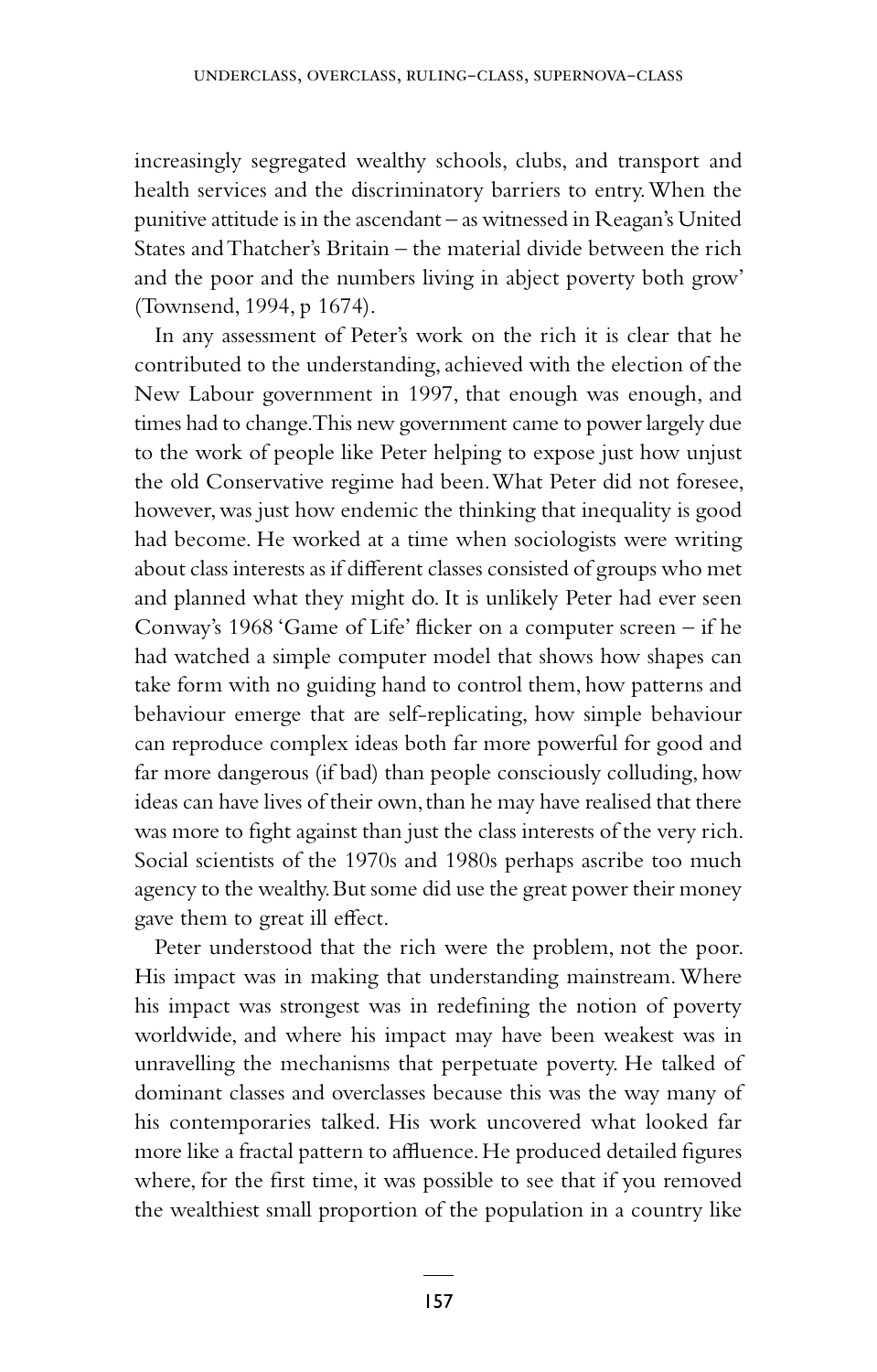Britain, the shape of the overall curve of wealth did not alter; its gradient remained the same. He compiled tables of such revelations and drew countless histograms of these tables, but he did not suggest why such a pattern was emerging. He had many other things to explain and to counteract.

Much of Peter's work involved uncovering and explaining truths which we now take for granted, such as that '… conventional measures of cash incomes are becoming more and more misleading of the real distribution of living standards, because [of] employer indirect welfare, or "fringe" benefits, and the acquisition of substantial forms of wealth …' (Townsend, 1993, p 94). Peter was also engaged in arguments of how class (and especially what was becoming called the 'underclass') was defined and these arguments, although necessary, were a distraction, leading to a concentration on description over explanation (Townsend, 1993, pp 102, 103).

#### Updating Peter Townsend's estimates of wealth inequality

Peter had carried out much of his early work at a time when the rich were becoming less expensive (or, in conventional terminology, when the rich were becoming less wealthy). He charted how, across the UK, the most wealthy 1% of the population appeared to see its share of wealth fall from 21% of all personal wealth in the UK in 1976 to 17% of 1988 (Townsend, 1991, p 33), but after this time the trend reversed, the curve began to steepen again, and what were to become the super-rich began to re-emerge at its steepest end. Peter was writing, counting and campaigning as the social ground he was surveying was changing under his feet, as one progressive era was coming to an end and a repressive one, in terms of wealth distribution, was emerging. When the ground under your feet is shifting, it is far from obvious to see the long-term direction of change. Things feel shaky, but it is only in hindsight that the overall direction of movement becomes clear. That is why we can now suggest that it was during 1974 that the long-term trend of increasing equality was reversed (Dorling, 2010). It simply was not obvious except in hindsight and by then viewing what occurred almost immediately after 1974.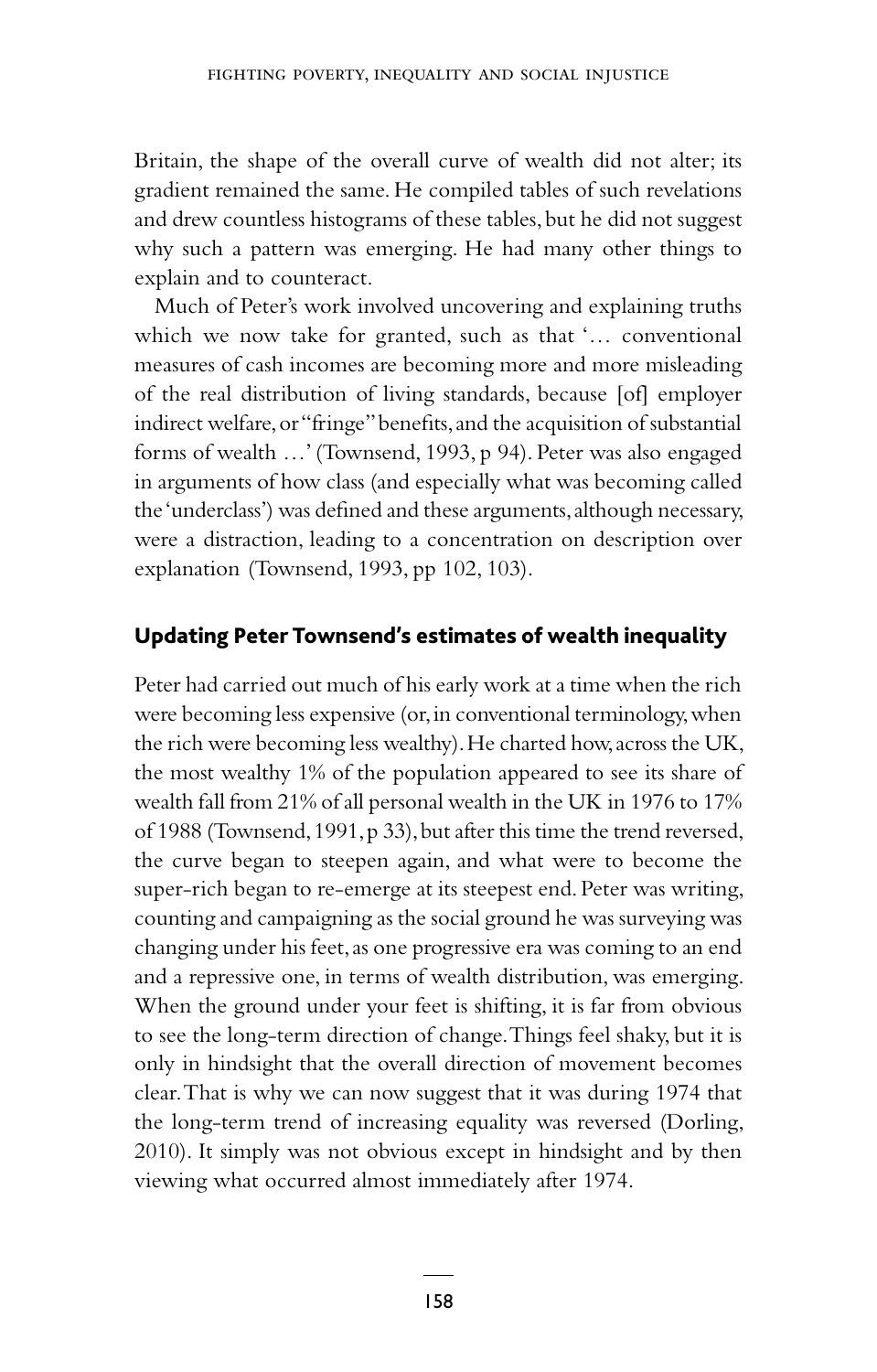Even though the excesses of the very wealthiest were still being curtailed in the mid to late 1970s, their wealth was not cascading down very far. In 1976, just below the richest 1%, the next wealthiest four in every one hundred people received (between the four of them) 17% of all national wealth, rising to 21% in 1988. Thus their increase in wealth perfectly absorbed the slight fall in the share of the very richest percentile. There was, in effect, redistribution among and within the very wealthiest twentieth of the population between 1976 and 1988, but Peter was most concerned with the very poorest.

The poorest half of the UK's population saw their share fall over the same period, 1976–88, from just 8% to 6% (Townsend, 1991). Although there was clearly no conspiracy, the richest people of the 1970s in effect reallocated a little of their wealth to the not-quite-sorich (some 4% of all national wealth changed between rich hands), and the remaining 45% of the population saw their share of wealth rise, to the detriment of the worst-off half of the population who came to hold only 6% of all personal wealth in the UK. That 6% was spread very thinly across half the population, a fall of a quarter in the relative value of their holdings. These figures are shown in Table 8.1. This was the 'new deal' of the late 1970s and early 1980s. It contrasts with Roosevelt's 'New Deal' of 1930s America, which saw redistribution from rich to poor, and Blair's 'New Deal' of the turn of millenium Britain, which was implied also to be redistributive (but

| %                                   | 1976 | 1981 | 1986 | 1988 | 2006-8 |     |
|-------------------------------------|------|------|------|------|--------|-----|
|                                     |      |      |      |      | (a)    | (b) |
| Top 1% of the population            | 21   | 18   | 18   | 17   | 28     | 53  |
| Next 4% (top 5% less top 1%)        | 17   | 18   | 18   | 21   | 13     | 10  |
| Top half excluding top 5%           | 54   | 56   | 54   | 56   | 51     | 31  |
| Bottom half of population by wealth | 8    | 8    | 10   | 6    | 8      | 6   |
| Total                               | 100  | 100  | 100  | 100  | 100    | 100 |

**Table 8.1:** Inequalities in wealth in the UK 1976–2008: shares of wealth

*Source:* Townsend, 1991, p 33, marketable wealth at death from probate; and final columns calculated by author of this chapter, (a) excluding pension rights and (b) also excluding main residence housing equity from the wealth calculations.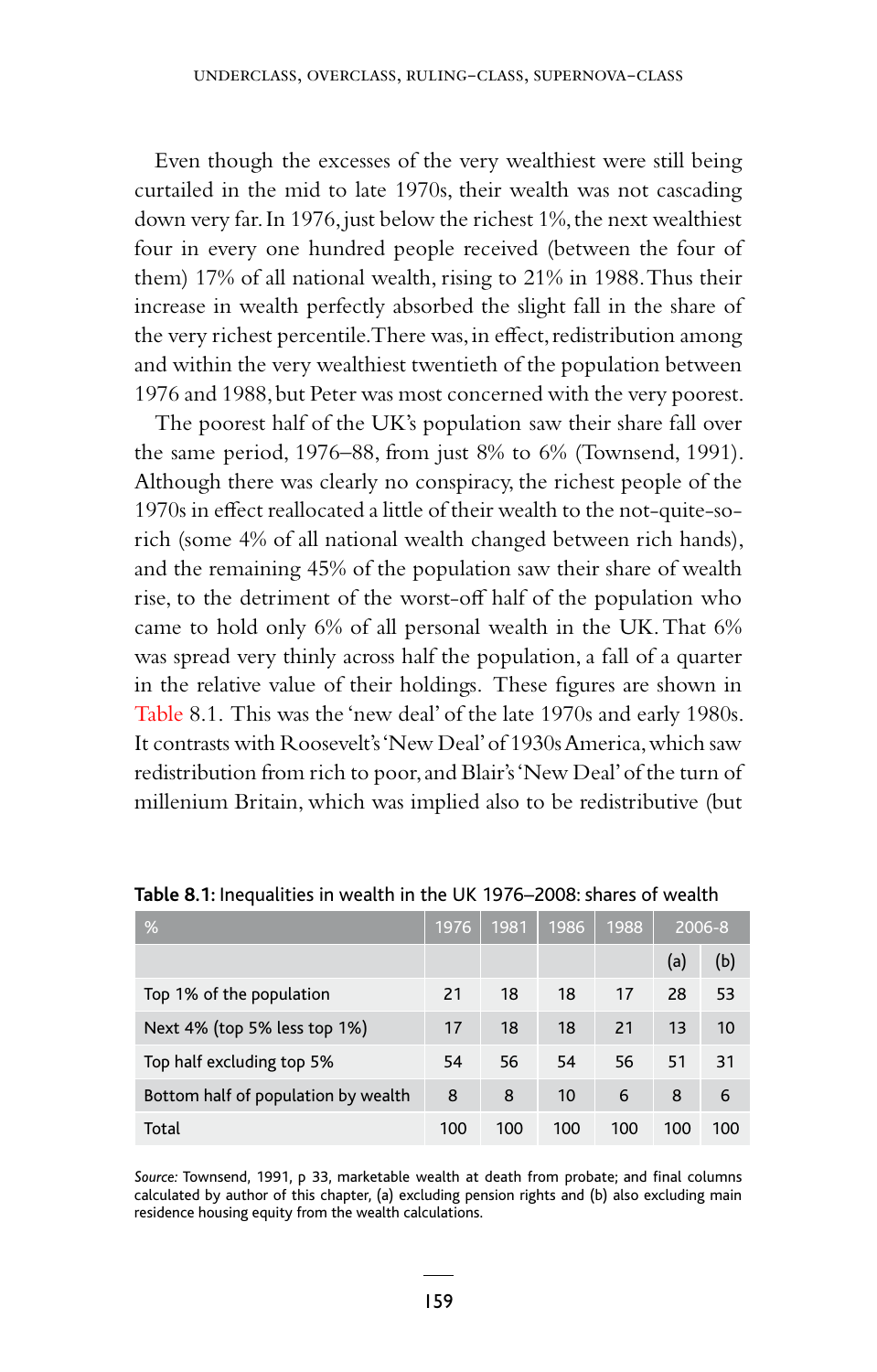on aggregate, wasn't). Peter presented the numbers but not the idea of a new right-wing shift or 'deal' . He didn't explain how growing inequality was being excused (and even condoned) politically and how those ideas that it was OK for a few to become greatly wealthy were again seeping into the fabric of our thinking.

So, how does the distribution of wealth in these figures for 1988 (revealed in 1991) compare to inequalities in wealth today? It turns out to be remarkably difficult to replicate Peter's early work because government statistics are very hard to unravel (Peter complained about this too), but the penultimate two columns of Table 8.1 show my attempt to replicate Peter's earlier work, given the most recently available data from the Office for National Statistics (ONS) surveys taken in 2006–08, and also incorporating data from *The Sunday Times* Rich List of 2010 (which reveals wealth inequalities of earlier years). The answer to the question 'By how much have the poor become poorer and the rich relatively richer?' is that it depends on what you now include as 'wealth'. The most comparable estimate to the marketable wealth at death estimate used in the first four columns in Table 8.1 is wealth excluding pensions, which is shown in the 2006–08(a) column.

Table 8.1 shows that by 2006–08, according to the estimate of wealth excluding pensions, the poorest half of all people living in Britain were a little richer than at their low point in 1988, by a tiny amount – some 2% of all national wealth had trickled down in the 20 years from 1988. Execution of the right-to-buy policy was a key part of the reason for this, but wealth trickled down very unevenly within this poor half. The poorest quarter were, by 2008, in much greater debt than before, but overall, 8% is an increase of one third on 6%. However, at the other end of the distribution, the gains have been far greater. The richest 1% have seen their share of national wealth grow from 1988 to 2008 to include an extra 11% of all wealth. Compared to the slight gains of the poor, this is five times more wealth for 50 times fewer people, or 250 times more riches each than the individualised gains of the poorest. By comparison with the deluge of wealth that rained on the very richest, the poor only received crumbs. However, for both a few of the poor to gain a little and most of the rich to gain a huge amount, others had to lose.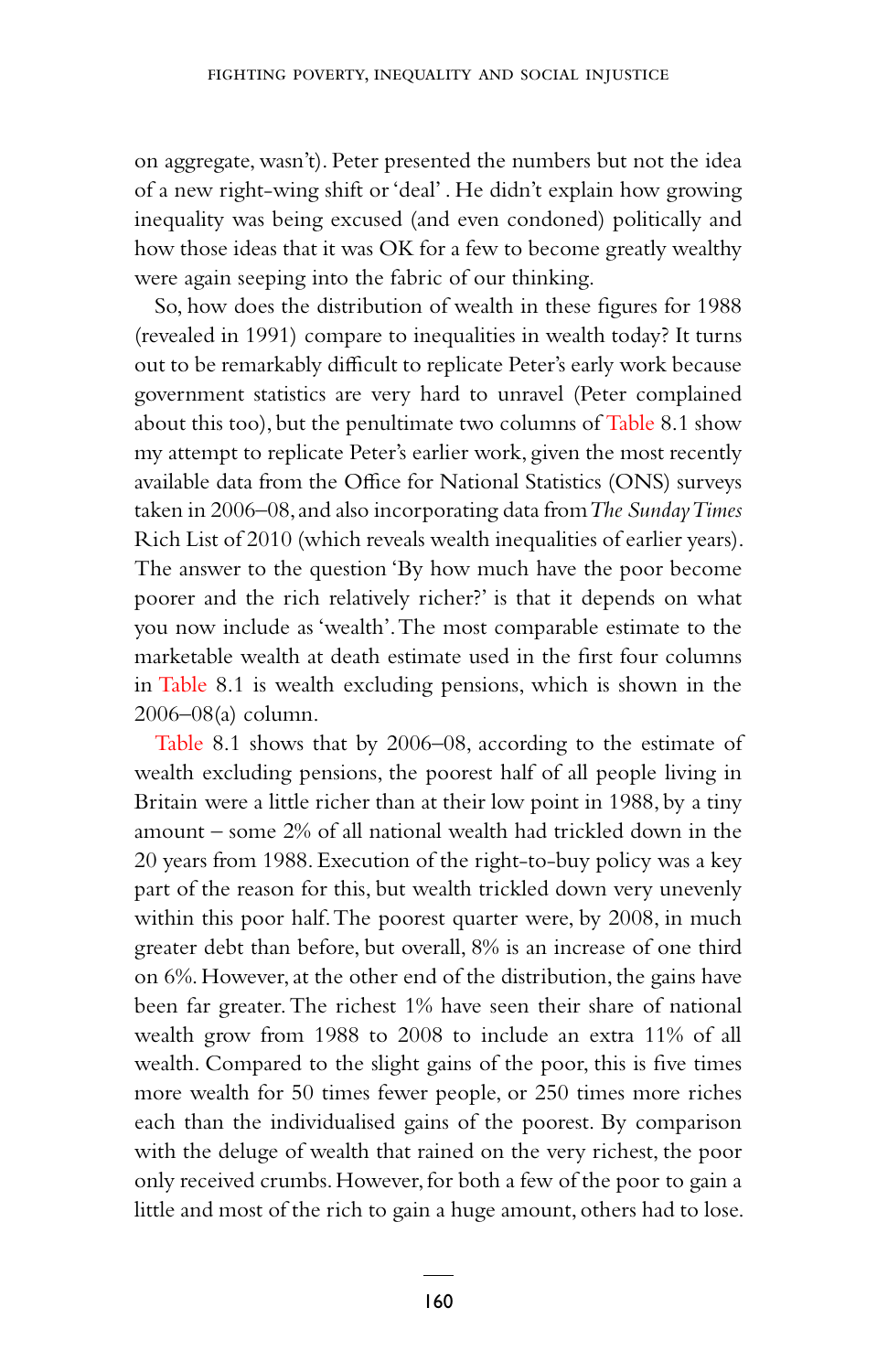Those who were most squeezed from 1988 to 2008 were those in the middle and near to the top, but not in the very top 1%. The share of the best-off 5%, excluding the best-off 1%, almost halved.

Why are inequalities in wealth so much greater in the final column in Table 8.1, when both pension and main residence housing equity is excluded? The very richest do not need pensions and usually do not have any. They are able to live off their wealth, so excluding pensions does not reduce their wealth much, if at all. Furthermore, the very richest do not need all of their homes to live in; they can easily sell off property without having to worry where they will sleep. They do not have large amounts of illiquid wealth held in the form of bricks and mortar that they cannot sell. The estimates of wealth that are quoted nowadays, by which the best-off tenth of Londoners are now 273 times better off than the poorest tenth, are made using all wealth estimates, including both main residence housing equity and pensions. This 'All' estimate is now misleading, however, and underestimates inequalities at the top end in that it makes the very wealthy look less wealthy because of the new reality that they do not need pensions, and are able to realise their assets in bricks and mortar.

## How much richer are the rich?

Percentages of national wealth can be hard to interpret. It is easier just to look at how many times more wealth one person has compared to another. Across all of Britain in 1976 the richest single percentile had recourse to 131 times the wealth of the average person in the poorest half of the population. That ratio fell in 1986, to 90:1, as the result of previous decades of decreasing income inequalities. However, as income inequalities again began to rise, these wealth inequalities rapidly rose again, to stand at 142:1 by 1988.

Almost as shocking was the rise in the ratio between people in the top half, but not the top 5%, as compared to the bottom half, which rose to 10:1 by 1988, up from 8:1 in 1976 (see Table 8.2). But then, in contrast to the very rich, that share next fell in relative terms in the two decades to 2006–08 as, by then, the very rich were taking so much that the middle became squeezed when those in the top 1% each became 165 times richer than the poorest half of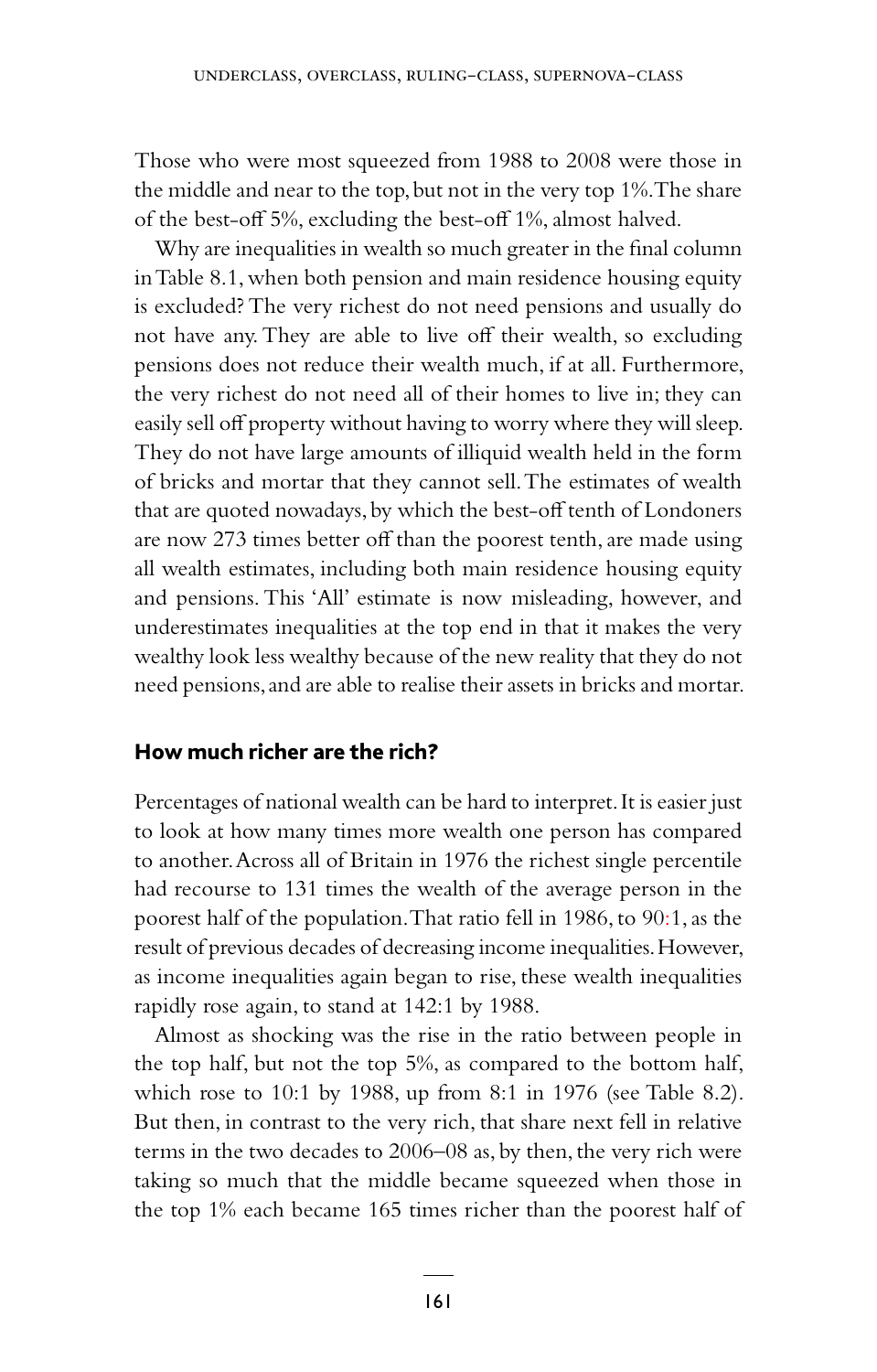| Ratio of wealth held         |     | 1976 l | 1981 | 1986 | 1988 | 2006-8 |     |  |
|------------------------------|-----|--------|------|------|------|--------|-----|--|
|                              |     |        |      |      |      |        |     |  |
| Top 1% of the population     | 131 | 113    | 90   | 142  | 165  | 421    |     |  |
| Next 4% (top 5% less top 1%) |     | 27     | 28   | 23   | 44   | 19     | -20 |  |
| Top half excluding top 5%    | 8   | 8      | 6    | 10   |      | 6      |     |  |
| Bottom half of all people    |     |        |      |      |      |        |     |  |

**Table 8.2:** Wealth in the UK 1976–2008: comparison with the poor half

*Source:* See Table 8.1 above. Wealth of each group is expressed in terms of multiples of the wealth of the average person in the poorer half of UK society. Final column (a) excludes pension rights and (b) also excludes main residence housing equity from the calculations.

the population, or 421 times richer when main residence housing equity was excluded.

The single richest percentile of people in Britain now have recourse to riches worth more than eight times the wealth of all of the poorer half of the population put together. If the richest percentile were to give up *half* their wealth, they could increase the wealth of the poorest half of the population *four times over*. Things have changed in a fundamental way when a single percentile of the population is (in terms of each average wealthy individual) worth 421 times more than individual average ordinary people.

Within the wealthiest 1% of the population, to have recourse to only  $\zeta$  2.6 million is to be the very poorest of the poor amongst this richest of groups. The average wealth of someone living amongst the richest 100,000 people in Britain (but not in the top 1,000) is £13.6 million. *The Sunday Times* Rich List of 2010 estimated that the richest 1,000 people in Britain hold average wealth of  $\text{\textsterling}335.5$  million each. The wealthiest 10 have average wealth of  $\zeta$ 6.99 billion each, but 'only'  $\sqrt{5.27}$  billion apiece if the single wealthiest individual is excluded. That difference is  $\mathcal{L}$ , 1,718 million less each (apiece) for being in the top 10 but not being the top one. People with dozens or hundreds or thousands of millions of pounds are no overclass – they are a new class – a supernova class. Their wealth has been exploding in size over recent years but in a way which ensures the unstable rapid growth of enormous inequality even amongst themselves.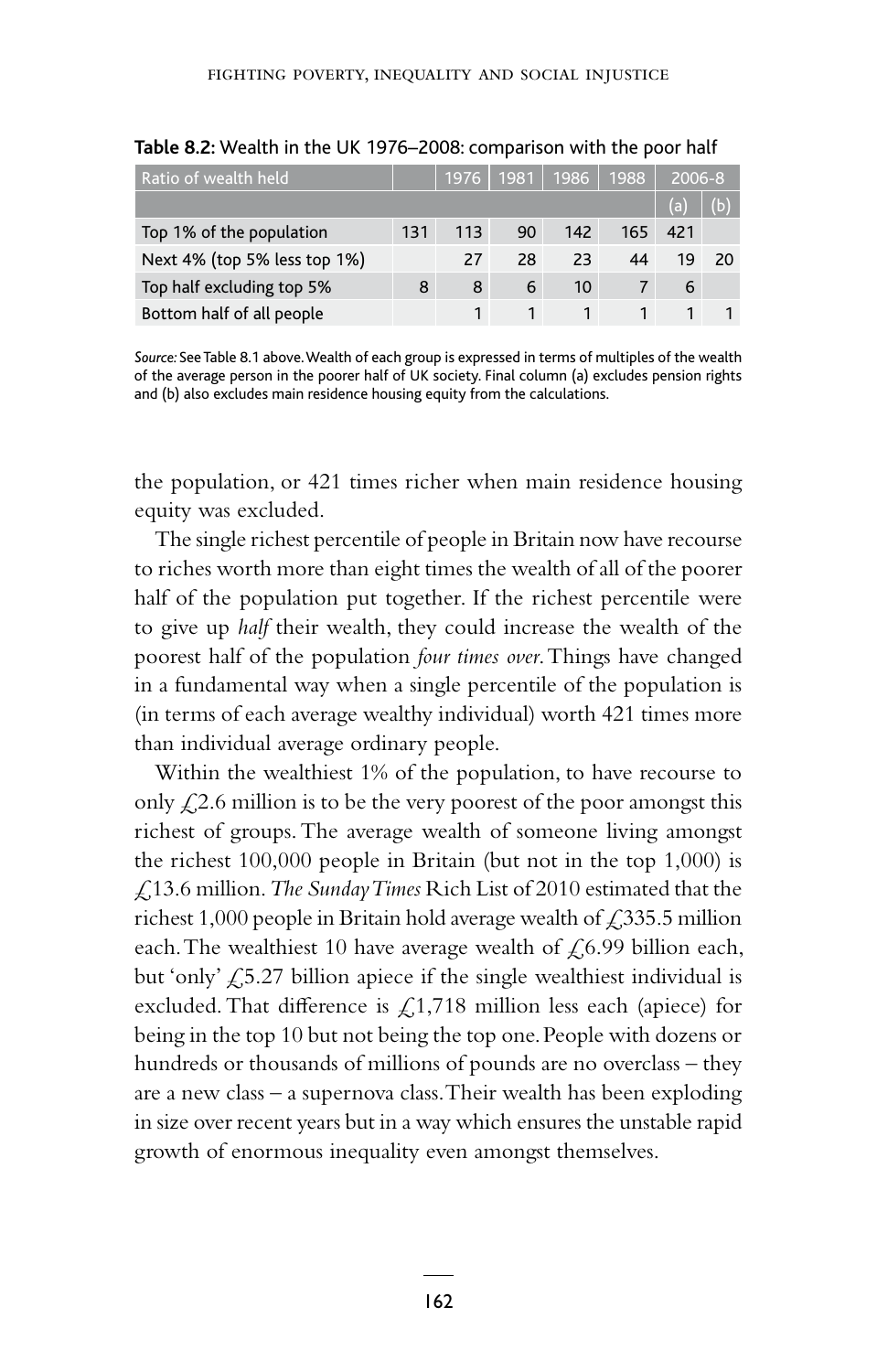#### From ruling class to supernova class

What has happened since Peter Townsend wrote about underclass and overclass, since he exposed the wide and then growing gap between rich and poor in Britain and, later, worldwide?2 Worldwide the position of most of the very poorest had appeared to be improving until very recently, when food prices spiked and inflation began to rise in the costs of basic everyday essentials following the 2008 economic crash. Locally many success stories began to emerge of people taking the initiative, introducing social security schemes, overthrowing right-wing governments through democratic means in Latin America, securing improving living standards through undemocratic means in China, and demonstrating to try to ensure some democracy in parts of the Middle East in 2011.

In recent years the World Health Organization's (WHO) estimates of the number of children aged under five in the world dying each year dipped under 10 million, but that was mainly the result of fewer children being born than any fall in death rates. In April 2008 death rates rose around the world as speculators in New York and London hiked food prices in a desperate and, for them, successful attempt to keep up their profits during the financial crash (Mason, 2009, pp 108-9). So, just as in Britain, where the poor have been getting poorer since the late 1970s (using Peter Townsend's definition of poverty) so, now worldwide, immiseration has begun to increase again. Price rises in the poorest areas of the planet represent absolute immiseration.

Why has this happened? The answers emerging suggest that suffering is rising worldwide because of the emergence of a new super-rich stratum. This is now an argument that is often presented in mainstream media and by television news economists such as Paul Mason (2009). It is because of the speculation of those managing the hedge funds of the super-rich that so many are being made poorer around the world. It is because of the speculation the super-rich have to engage in to continue to grow their wealth, that global incomes fall. This is self-destructive behaviour; it is unlikely to be long lived. It cannot last.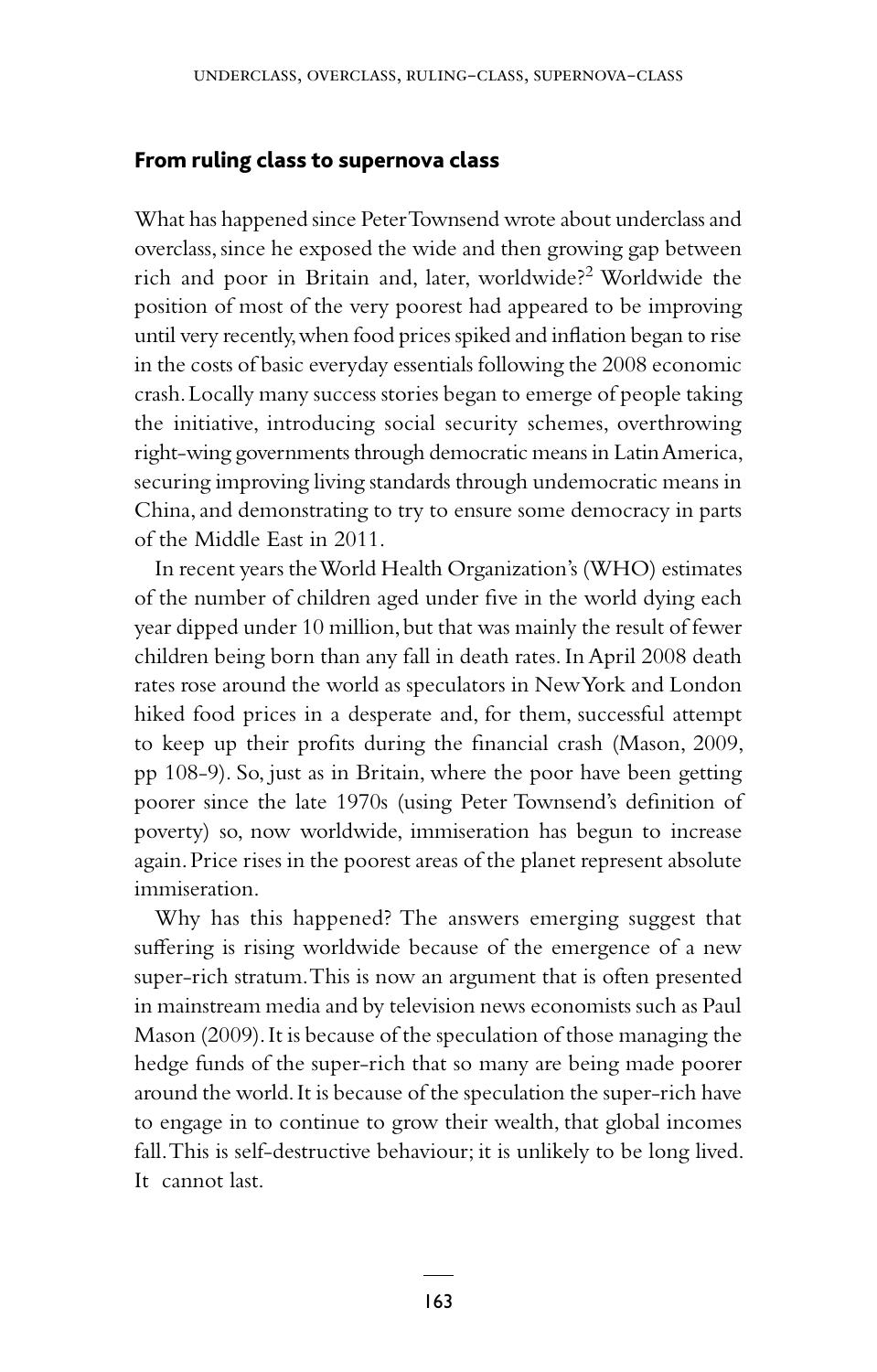The supernova class are the people who rely on hedge funds to keep their wealth growing at rates no one else is able to achieve. Their wealth has to grow rapidly because they have to spend so much of it so quickly in disparate ways if they are to maintain their rank order amongst the immensely affluent. They must invest in speculation over world food prices that results in the slow and painful starvation of millions because, when other routes to investment are exhausted, there is no other way to go, and because so many have come to believe that what is most profitable is what is best, regardless of the consequences. The supernova class have emerged above the ruling class because, in hindsight, they had to. If people as a whole do not curtail profiteering, then one small group or another will emerge (Booth, 2010), almost randomly, with enormous shares of wealth, and that group will become smaller as its wealth becomes larger. It is, however, too tiny a group of people to constitute a ruling class, and it is not an organised group. Billionaires do not meet on giant super-yachts and plan the future of the globe. Inequalities grow when entire ways of thinking become corrupted to excuse such growth.

The old ruling class may have preserved a system that allowed a supernova class to be born but they too did not plan for this, nor did they envisage it. The world as we see it today is not even the utopia imagined by far-right economic neoliberals. It is a disaster that could have been prevented, but was not devised by human mind. It was not planned. Again, knowing now a little about complex systems, about that 1968 computer program, the 'Game of Life', we can see this in ways which were, until recently, very hard to imagine.<sup>3</sup>

# Complicity with the rich

Very rich individuals are often very concerned about status (Edwards, 2008). Often they had very troubled pasts (Peston, 2008). Quite often these have been almost as troubled as the pasts of despots. Continued and growing world inequality contributes to millions more premature deaths than even genocide has achieved, and so comparing those who advocate a free reign for what they call market forces to those responsible for mass direct killing is neither trite nor unwarranted. It is easy to link the millions of annual deaths a year in China from lung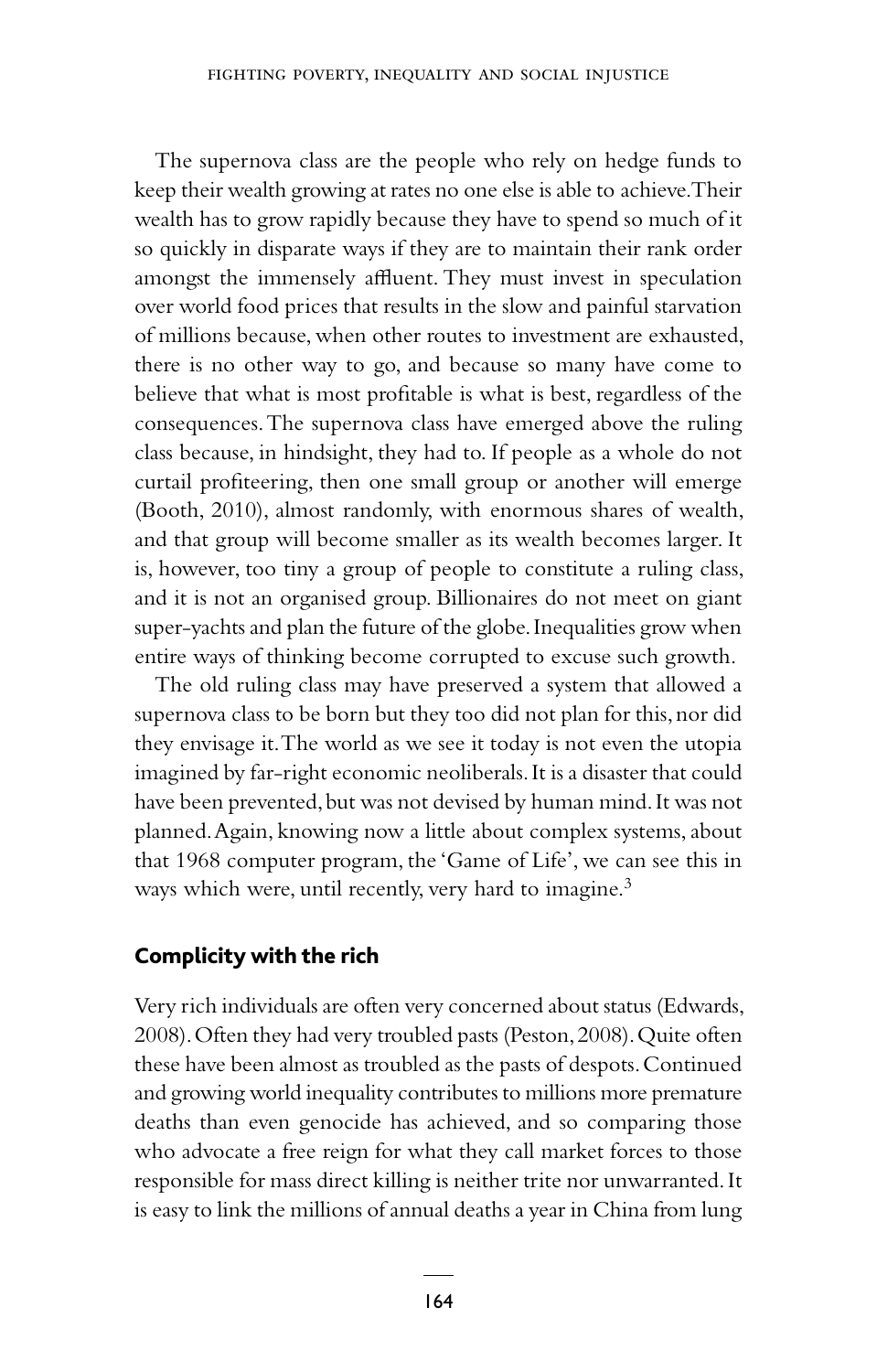cancer to the companies that continue to profit by selling tobacco. It becomes a little more controversial when we consider purveyors of baby milk powder as net contributors to mass infant mortality when they campaign to encourage mothers to use milk powder, which often means using unclean water.

Leaders of industry and commerce in general have come to argue that there is no alternative to what clearly amounts to mass exploitation and now the re-emergence of absolute immiseration. Listen carefully to the words of those who go so far as to claim that such exploitation is good and efficient and will eventually benefit all, cleansing society of inefficiency and the 'feckless' (those not included in 'alarm clock Britain', for instance - a phrase used by Nick Clegg, Deputy Prime Minister, in early 2011). Think what value they might put on different segments of their markets; think how so many have been led not to see people as people, but as market segments. Then you can begin to see how, in a time of mass killing, such killing can be made to be seen as inevitable, unfortunate but necessary, part of what makes the human world work. This is an evil idea, but almost all who propagate it are not intent on evil, they just cannot see any alternative as possible; they are blinkered (Scott Cato, 2009).

Because greed is now seen as warranted, even Members of Parliament (MPs) try to excuse their greed when found out. For what service might a company offer to pay an MP  $\text{\textsterling},5,000$  a day? Is it only in a few cases where the company is fictional and has been established to reveal wrong-doing by journalists that we find out (Booth, 2010)? The company is buying complicity, to align the interests of a few people with a little money, an MP in this case. This alignment is to more closely match the interests of an even smaller group with even more money: businessmen (and in a few cases businesswomen). People without money cannot buy this complicity unless they pool their meagre resources, which is why unions also sponsor MPs. The interests of those whose time is being bought have been changed. Money corrupts. If they had not, then there would not be any need to pay them a fee in the first place. Inequality cannot survive without continued complicity with those among the very affluent favouring its extension. Neither that complicity, nor such favouring, is carefully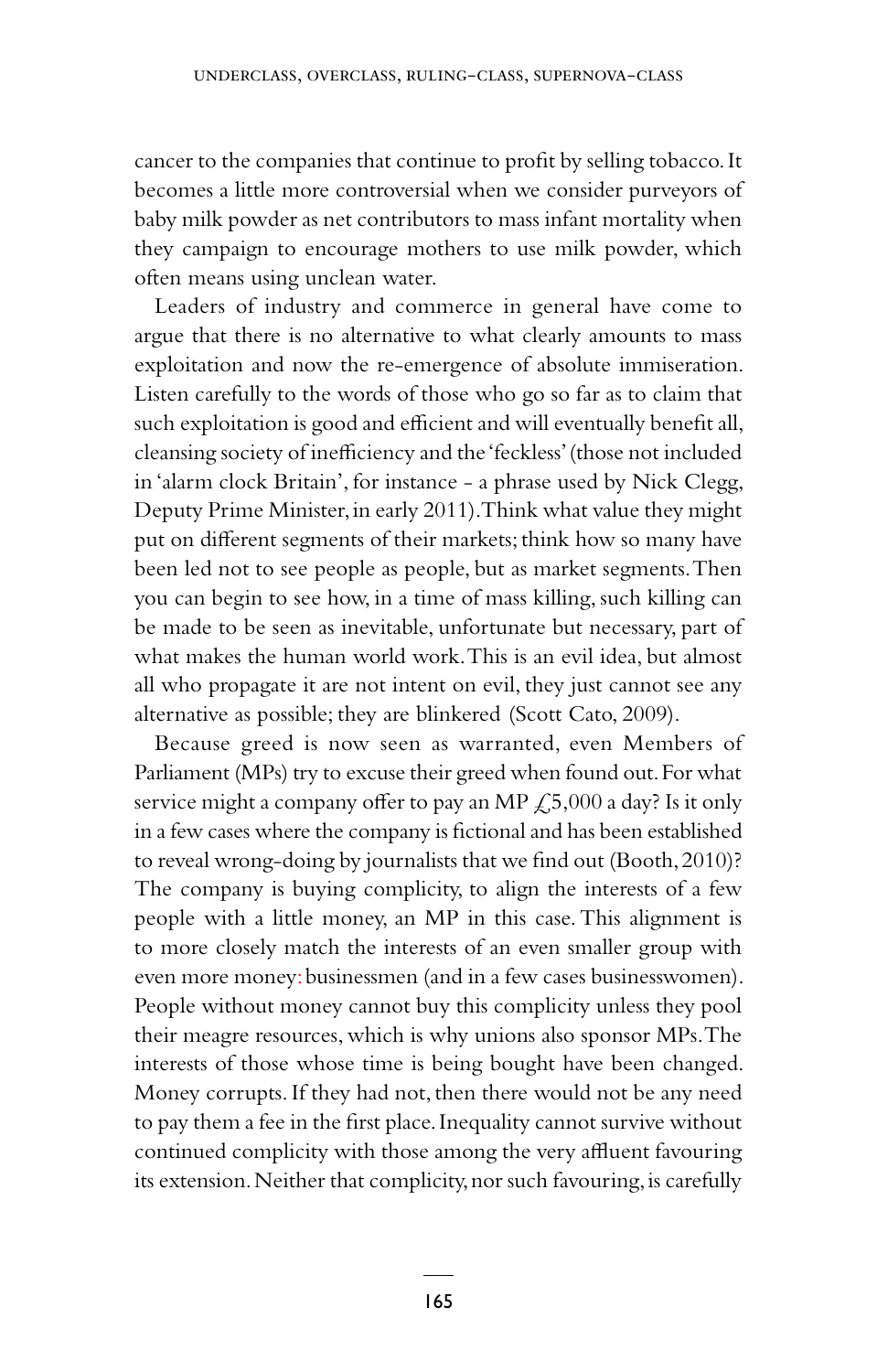organised. It would be easier to prevent if it was, but it extends far beyond simply bribery and corruption.

Global and national income curves slope smoothly because of a structure of complicity and coercion. For every man at the top there are two a little way down earning much less than him but much more than almost everyone else. For both of them this pattern is reciprocated. Further down a few women are included in the ranks, growing in number as the branches spread. Most people in these positions look up to their boss and his income and feel inferior in some way (Wilkinson and Pickett, 2009). They are hardly being greedy when they compare themselves to him. They then look sideways at their rivals and strive to compete against them. They tell those below them to work harder and say that one day soon they too might be promoted upwards. But what they don't say is that for every two places below there is only one above. People are optimistic and think that odds of fifty-fifty are good. How many times do you think you might repeatedly toss a coin and see heads repeated? We have a tendency to be short-sighted, to be optimistic, to think we will get the job, the promotion, the pay rise, and often not to look too far ahead, or down, other than looking down occasionally in fear.

#### Looking down in fear

It is hard to get to talk to someone who could tell you what it is like to be paid  $\sqrt{(5,000)}$  or more for a single day's work – there are so few people in this position. When you earn that much money you don't have to think in the way most other people think. Your concern is not the taxi fare but getting a taxi quickly. Your decision over whether to fly is not the price, but the time it will take out of your 'schedule'. You do not clean, you do not cook your own food, you need not care for your children or your garden or your home. Your money pays others to drive you, to fly you, to clean for you, child-mind, garden, decorate, build, do all manner of tasks to satisfy your requirements and whims.

A tenth of a per cent of your  $\sqrt{(5,000)}$  for a day's 'work' is used to demand an hour of a self-employed taxi driver's time: most of that hour the driver spends driving around waiting for someone like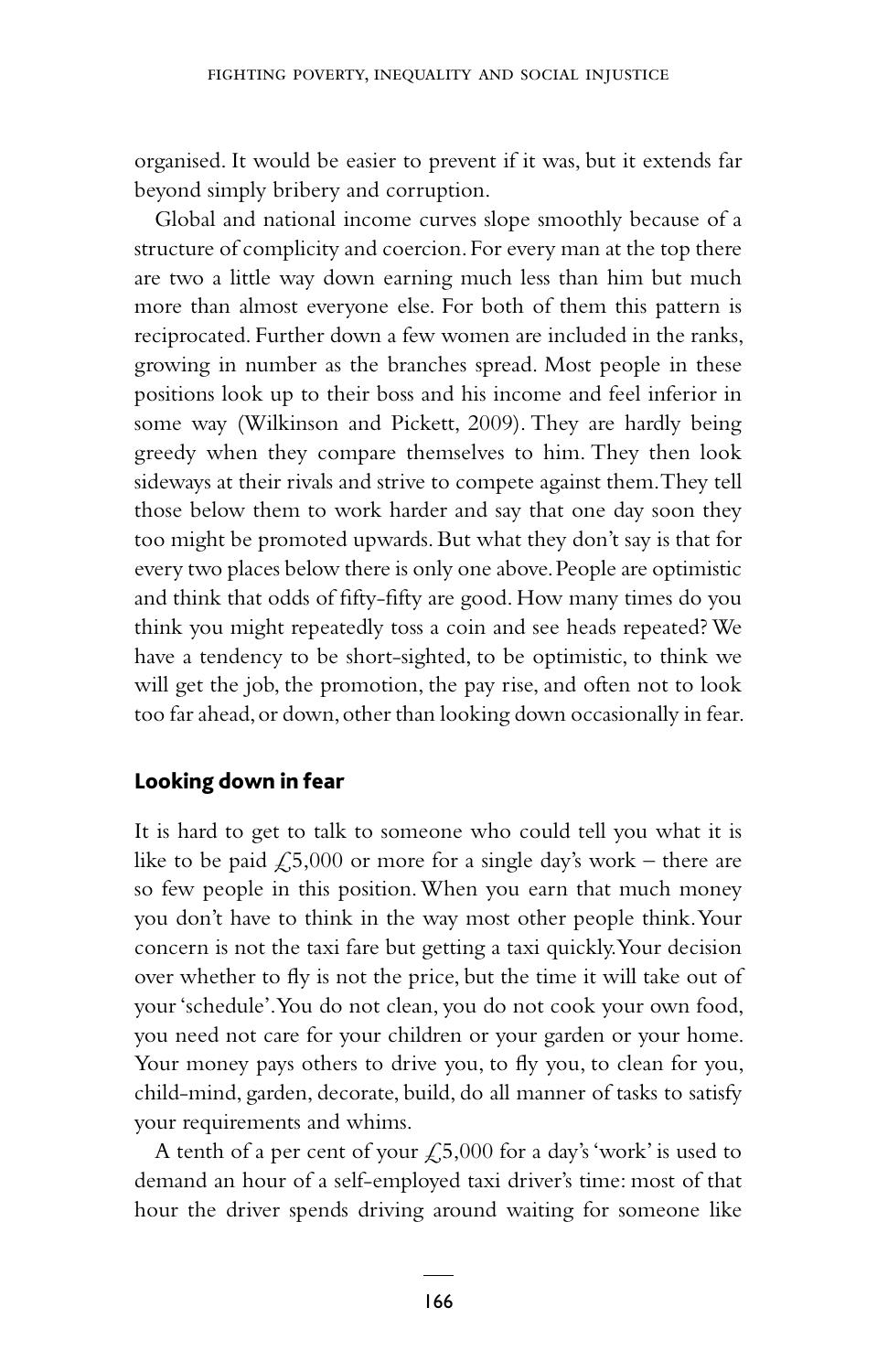you to put their hand out: you only pay  $\sqrt{5}$  for the short 10-minute trip. On a slow day the driver makes  $\angle 60$  working 12 hours a day (and has to pay tax, and for the car and petrol out of that sum before food and rent). "There's a recession on", the taxi driver tells you. "Fewer people want cabs so more of us drivers are out on the roads for longer each day to pay the bills." She reads the *Daily Mail*. She votes Conservative. She believes in free enterprise. She used to be a social worker but driving is less stressful. She is complicit with the rich. The rich quote taxi drivers often because they talk so little to so few other people on low wages. Taxi drivers vary greatly of course, but in more equal countries there are far fewer taxis.

#### Policy and belief

Divisions of labour can be very efficient. Markets can be very efficient. What is not efficient is allowing some people to profit and to grow richer not through any effort themselves, but simply because they already have riches. Most world religions became established in places where inequalities had newly grown wide, and many of the new religions were established to abate or reverse that growth in inequality. Religions were often created to curtail even getting into a situation where the super-rich could again exist (Ruddiman, 2005, pp 73, 134). Messiahs were often railing against newly established hierarchiues, often imposed after invasion and colonisation.

Most well known among religious laws against greed are those that explain why usury, gaining money by lending money, is a sin. It is fine to lend money, but not fine to profit by such lending – you should only profit by your own efforts. People establish and then recreate and reinforce the apparent naturalness of their laws and religions in attempts to curtail greed and to ensure continued caring as societies grow larger. We continue to do that. It is in our nature to try to survive and we have become quite good at spotting threats to our common survival. The supernova class is one such threat to survival. They are also a threat to themselves and they suffer fears most people do not, kidnap for instance, or deteriorating relationships with their families (thus threatening their inheritance).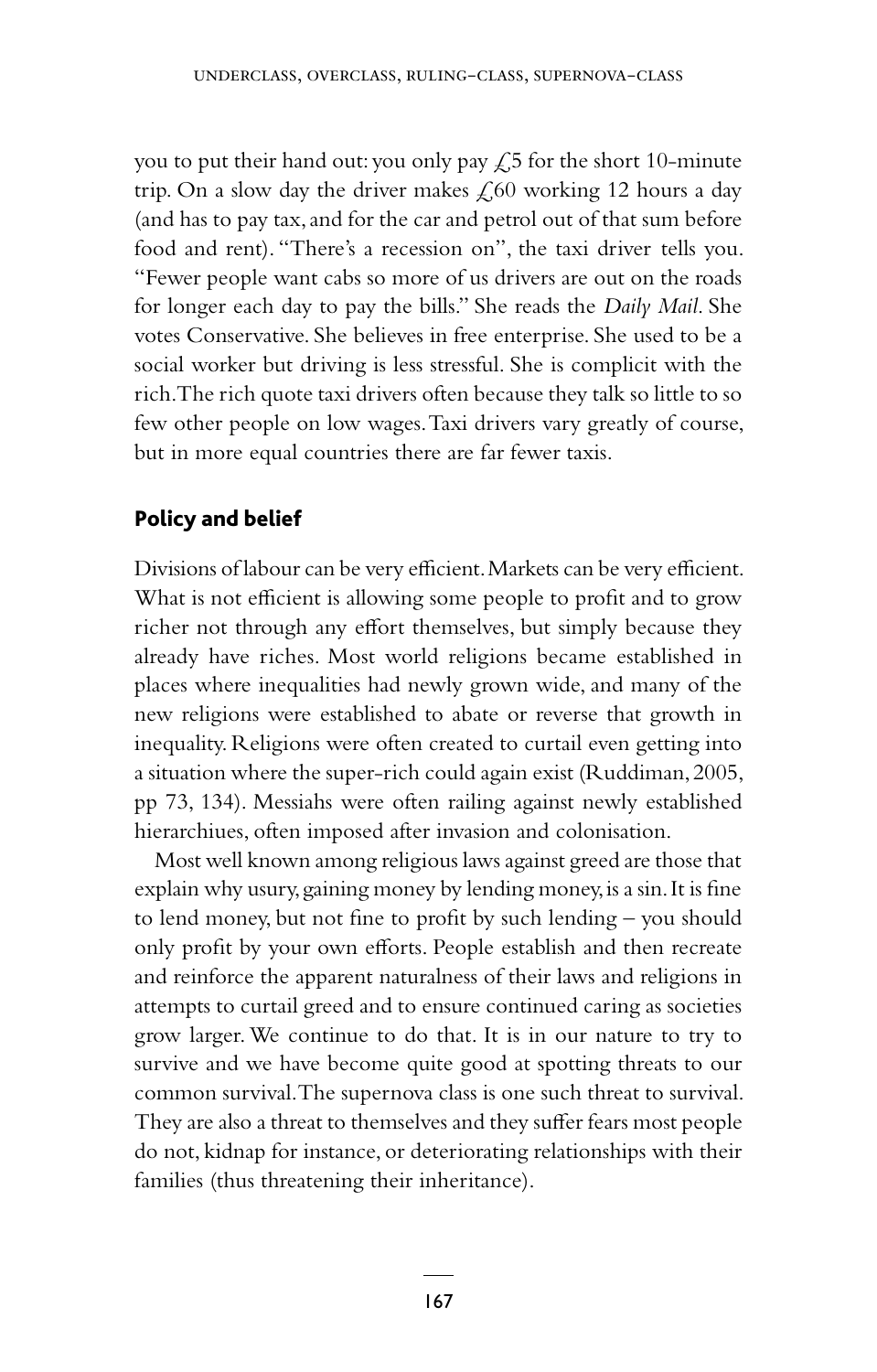In building a reasoned case for reducing the wealth of the supernova class it is worth trying to help at least a small number of the rich to understand that redistribution is in their self-interest. Collectively, for survival, we need to ensure redistribution occurs even if most of the rich do not understand why it is in their best interest. Maintaining riches depends not on building up wealth but on denying it to others. The rich must therefore breed selectively to maintain their wealth (and so they place limits on their freedom to love); they must restrict entry into the professions (and so limit their freedom to do other work that may be less well paid); they must ensure 'severe restriction on the opportunity to acquire land and property' (Townsend, 1979, p 365), and so end up having to manage property and land themselves to remain rich.

The rich cannot become artists, although a tiny number of artists become rich, they usually cannot write novels that are any good or do much else other than try as hard as they can to remain rich. Theirs is not a good life, and we have known it is not a good life for some time (for at least as long as the major world religions have preached against greed, and they must have got the idea from sometime a little earlier). It requires the most conspicuous consumption, having to constantly buy the right things to appear rich and not only that, you have to maintain what arecalled 'high-bred manners' (Veblen, 1925, p 75), to talk, act and behave 'posh', just to fit in. For the very rich what 'the right things' are in terms of behaviour may differ, but codes of behaviour still exist.

#### What can be done?

Raising minimum income standards, universal provision of benefits and limiting privilege were the three groups of policies Peter advocated when asked what should be done to redistribute wealth (Townsend, 1976, pp 286-90). Peter would not have known he was then writing about such things in the year in which people in Britain were most equal, when it became most easily possible to imagine a better world: in 1976. Of these three courses of action Peter had most to say about limiting privilege: 'The relief of poverty is secured by lower managerial and professional incomes, relative to the average, as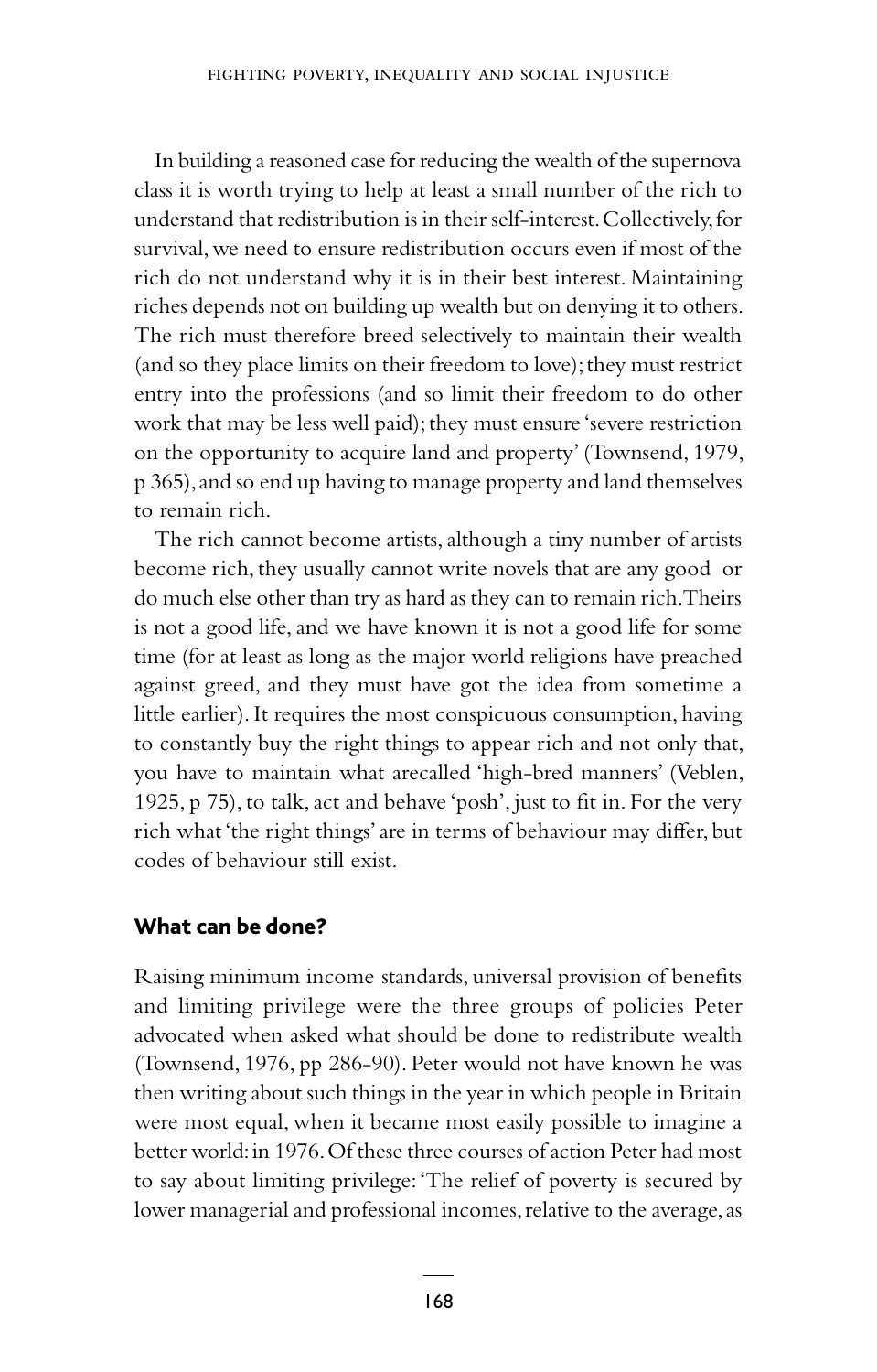much as by higher minimum wages and benefits' (Townsend, 1976, p 288). Had his words been listened to more widely then, we would not find ourselves in the economic crisis we are in now, and now is a very good time to look again more carefully at Peter's words and those of like-minded individuals who have so painstakingly and carefully, decade by decade, century by century, tried to teach and explain why inequality is bad.

What are the key messages for future research, teaching, campaigning and policy making? As well as Peter Townsend's three policy areas to consider, there are three places to look for such messages. First, we can look at what we did when we were last faced with the emergence of a super-rich class in Britain, from 1876 to around 1926. It is not as if this is the first time people on these islands have confronted rapidly growing inequality and had to try to find ways to overcome it. In the end those who argued for greater equality were so successful that for 60 years from 1918, Britain became more equal: in fits and starts at first, but then much more solidly (Dorling, 2010).

In many ways we have been here before. Go to the grave of Sir Titus Salt (1803–76), or read the plaque by Miller's Dale in Derbyshire that describes how many orphans were brought up from London to die in its mills, or hear tales of how the Factory Acts were only brought in after children perished in large numbers sleeping where they worked when fire broke out. All this gives a sense of previous injustices overcome, but the scope is now global. However, the global is also very local – the world's super-rich are especially concentrated near London. We have more power to control their greed than almost any other people alive today. On 25 April 2010 it was announced that the richest 1,000 people in Britain had seen the largest ever recorded increase in their wealth, jumping by about 30% in that one financial year!4

The second place to look is abroad. It is harder in countries like Japan, Norway, the Netherlands, Italy, Canada or Korea (or more than another dozen I could mention) to ask how inequality can be reduced because these countries are already so much more equal when compared to the UK. In contrast, all the British need do is look almost anywhere other than the US, and all the Americans need do is look at almost any other affluent country for a better way to live.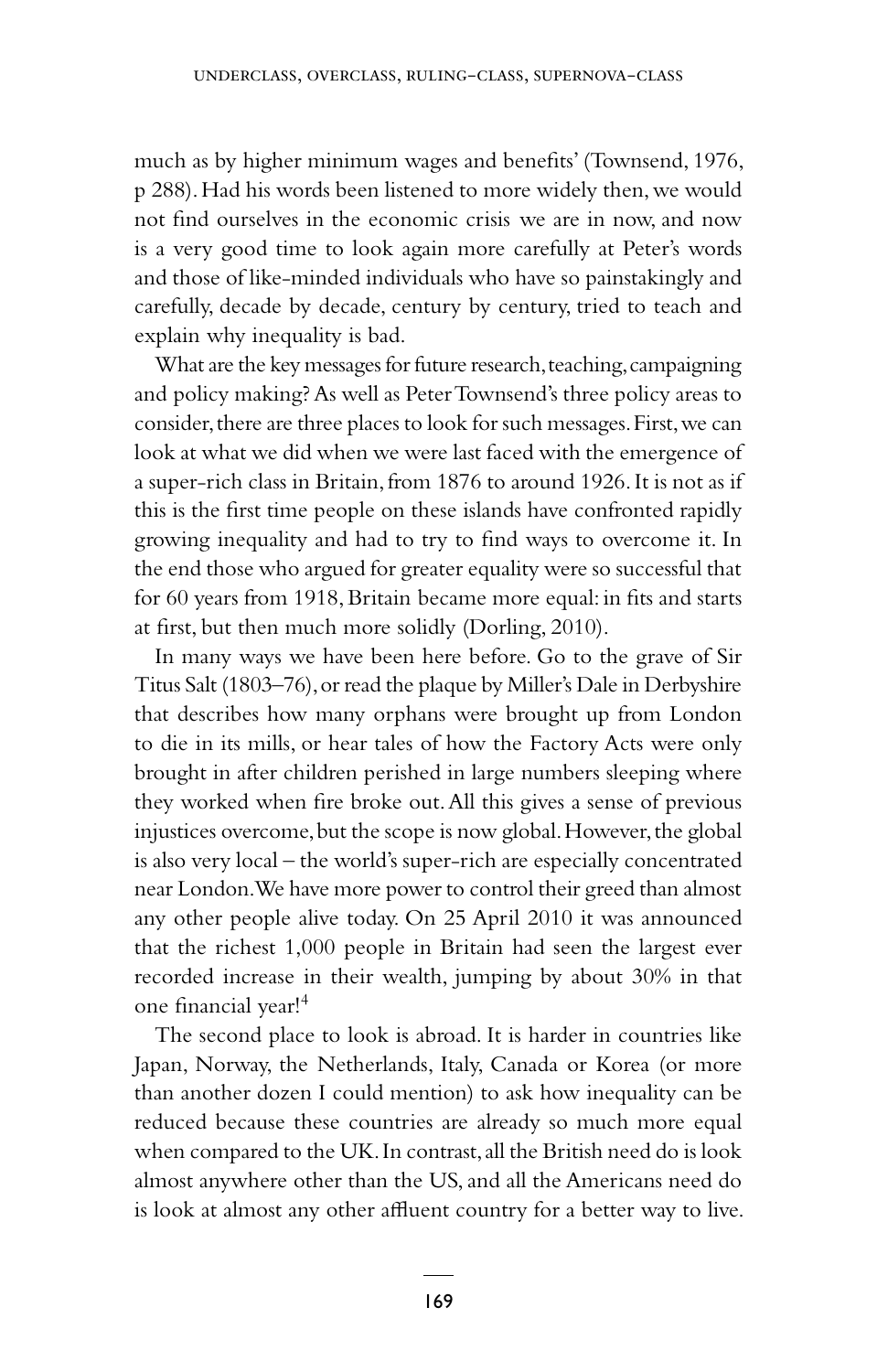The British have tended to look to the US because public debate in Britain has been so harmed by growing inequality, but there are signs that ignorance is slowly reducing**]** (Wilkinson and Pickett, 2009). The Americans, for similar reasons, often look nowhere else because their sense of geography and wider understanding is famously even more limited than that of the British. One joke often repeated during the early 21st century was that the only advantage the US gained by going to war was a slight improvement in its people's abysmal understanding of world geography.

The third place to look for policies to deal with inequality and to again disperse the super-rich is our own imaginations. *All the policies there have ever been were imagined by someone.* Most we could use have already been imagined, discussed and debated. Many policies that we currently think it would be impossible to introduce are currently in place somewhere in the world in a country not too different from ours, or we once had such a policy but have forgotten it. It takes only a few minutes to work out that the introduction of a land value tax of 7p a square metre a year would wipe out UK national debt in 10 years (do the calculations yourself, and see Margo and Bradley, 2010, for why such a tax would work). The tax is so small for the vast majority of people that they would not notice they were paying it. Raise it to 10p a square metre a year and you could abolish Council Tax too, and then perhaps most would notice! Those who said they could not pay a tax based on the value of the land they own could sell a small portion of that land to pay it. The tax is based on the value of land so it would never be too high. It is also very hard to evade a land tax by hiding your land. This was first understood when the country was surveyed for tax purposes in 1086 (Wright, 2009). Why are we so slow to learn in Britain? Or did we recently know better and have forgotten?

## Redistribution for the benefit of the rich

A land value tax is one way of dealing with the urgent need to redistribute wealth in Britain now rather than waiting until death duties might begin the process. Death duties are a very slow mechanism, even if they were made harder to avoid and more effective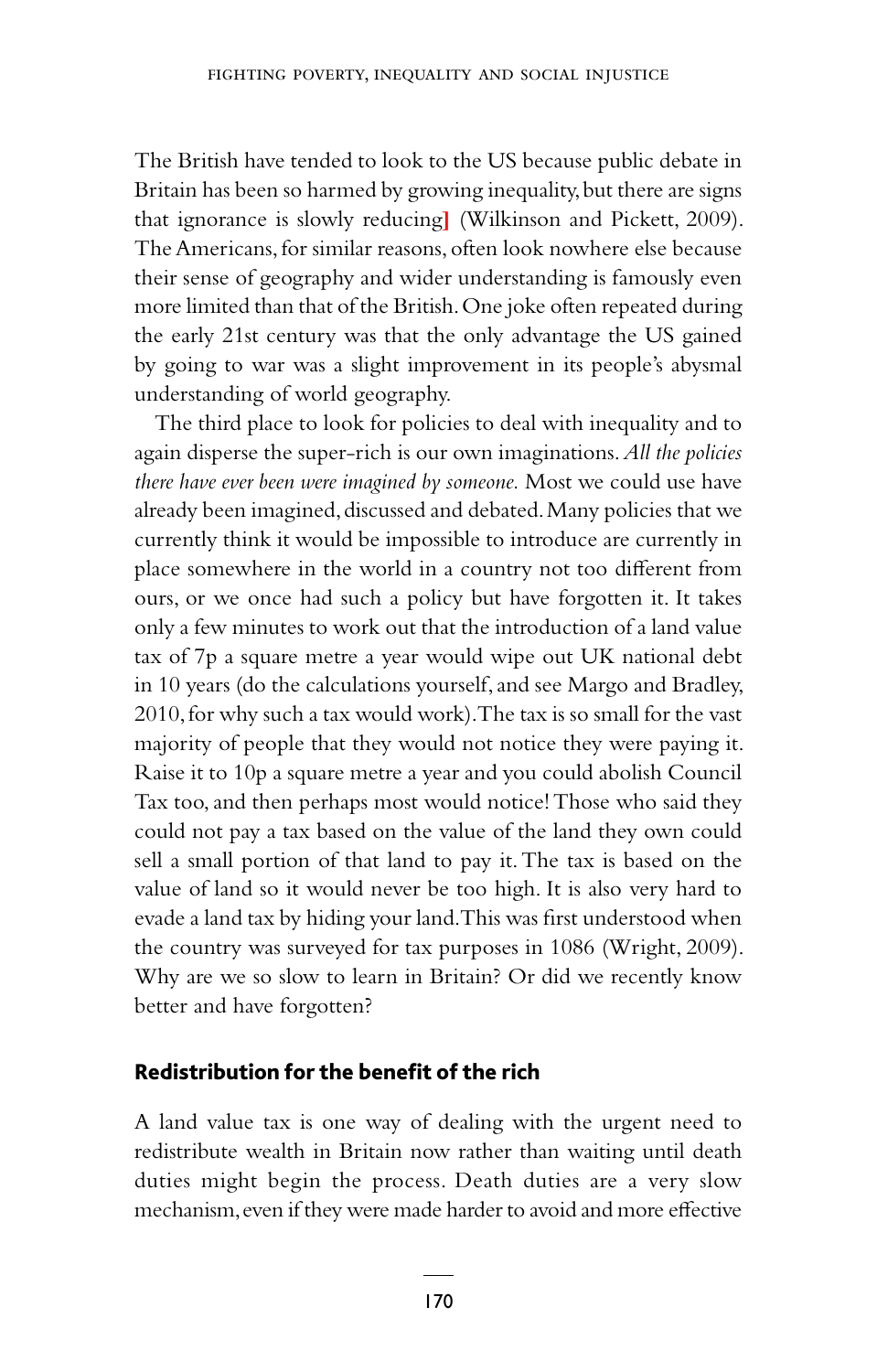in the first place. Why wait until death? We now know that *for the good of the rich* it is not in their own interest to hold so much wealth. Instigating new public policies to redistribute wealth is morally akin to outlawing smoking in public places. It is in the interest of both the smoker and their neighbours to outlaw smoking in public buildings. Allowing the hoarding of a little wealth in private can be defended as a way of stopping a black market in wealth emerging (as occurs under communism). However, our current excesses of wealth inequalities and the flaunting of wealth is obscene, damaging and indefensible.

Before smoking in public buildings and bus shelters could be banned, it was necessary to establish that smoking really was harmful. Tobacco company bosses worked hard to try to prevent that understanding becoming widespread, but through a great deal of very good academic work, their objections were overcome (in Britain at any rate).

Before the flaunting of wealth in public can be banned, widespread redistribution reintroduced and policies become accepted to slowly make each year a little more equal than the last, it will be necessary to establish in the minds of many more people that wealth inequalities really are so harmful compared to most of the other threats we now face. Some of the wealthy are working hard to prevent that. Some directly fund right-wing parties, or what they insultingly call 'taxpayers' alliances'. Others control newspapers and television stations. They are most successful at this in countries which are already most unequal, where they try to stoke up fears around immigrants, Muslims and those they call 'scroungers' and 'delinquents'. They do this partly to avert attention from their own behaviour, their own scrounging off the poor and the delinquency of their philosophy of greed.

# Addressing the advocates of inequality

Most advocates for inequality will continue to be advocates until the day that they die, but no human beings live for very long, even the richest. It is our ideas that can have much longer lives, both good and bad. The supernova class has been here before and have burnt themselves out before: Pharaohs and emperors, cardinals who built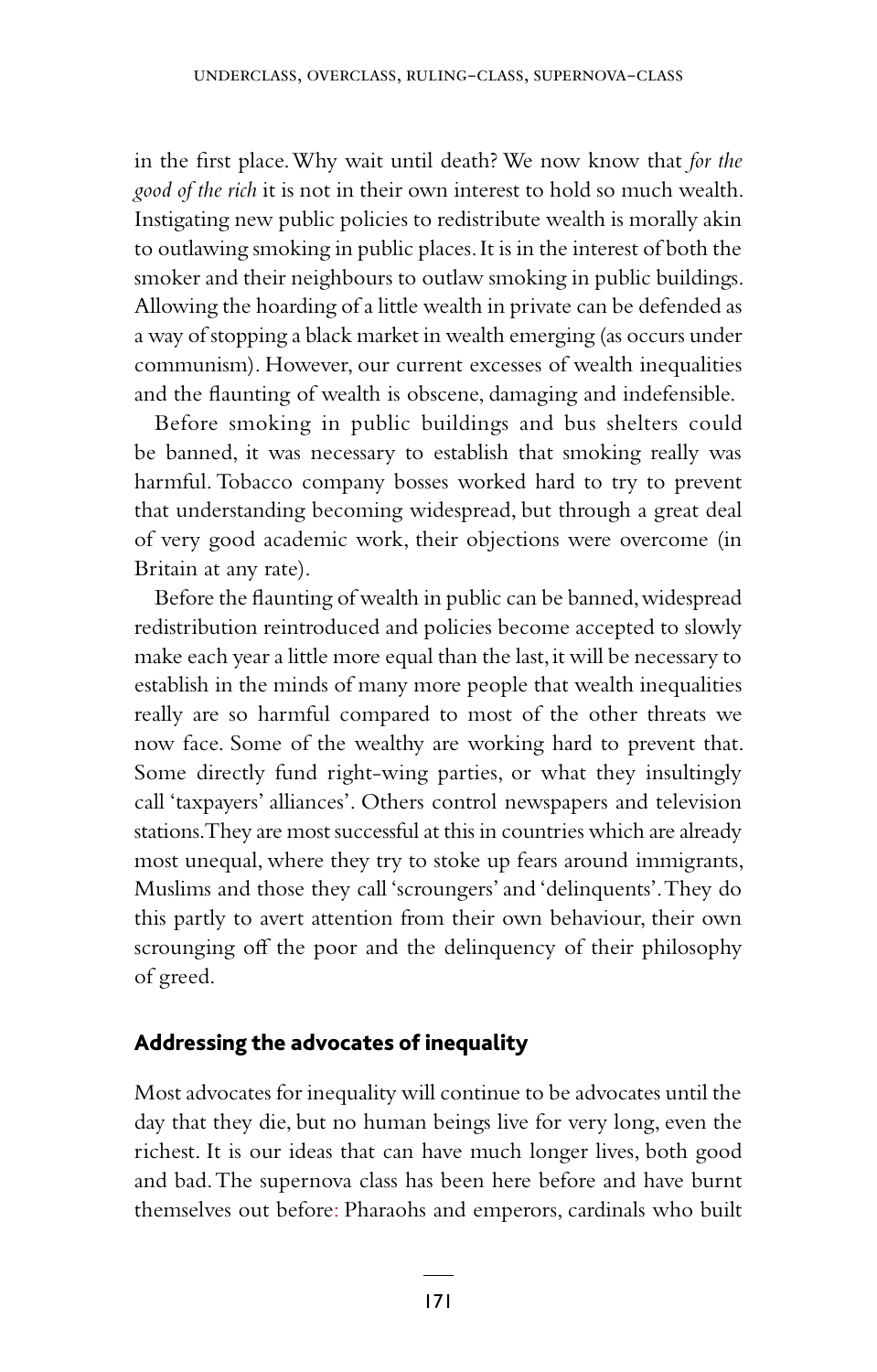churches larger than any palace, kings who squandered kingdoms. All their dynasties were either removed or imploded as they became unsustainable.

The existence of today's supernova class is again unsustainable. It is not in doubt that this class will end – there are not enough riches on the planet for its wealth to continue to increase indefinitely. The current 30% annual increases in the wealth of the most affluent require their assets to more than double in value every four years, to rise much more than one hundred fold in 28 years. We only have one planet. We cannot all become slaves. It is simply not politically possible for what we currently measure to continue.

What is at stake is whether the greater *equality* to come is achieved in ways that involve more or less immediate suffering. How many more children have to die of starvation worldwide and how many more of the rich will be kidnapped and blackmailed out of a small share of their wealth before the trend returns to a narrowing gap?

So what else could you do in policy terms were you so minded? Here is a short list. There are other wealth taxes that can be applied. Land tax is the hardest to evade but inheritance tax can be reestablished at its previous higher levels and at a much lower kick-in rate. Capital gains taxation, including business taxes on profit, can be raised (from, in some cases, rates as low as 18%), back up to at least 50%.

It should be established as a principle that if people make money out of doing no work – from inheritance, shares, stock and lending – then, *as a minimum*, half of the profit should go to government – to be spread out among everyone else. There is also the opposite to tax – hand-outs – but these are expensive rather than saving money, so unless they are funded by significant redistribution from the rich, they are likely to be paltry.

Reintroducing the Child Trust Funds (that the new Coalition government abolished in their first  $\sqrt{26.24}$  billion of cuts in May 2010) would be one example of improving hand-outs. Such things may help but it may be more efficient simply to ensure that people do not need to think they must accumulate wealth to be cared for. Nor should they see it as likely that they will be allowed to accumulate great wealth by a society that tolerates selfishness less in future. This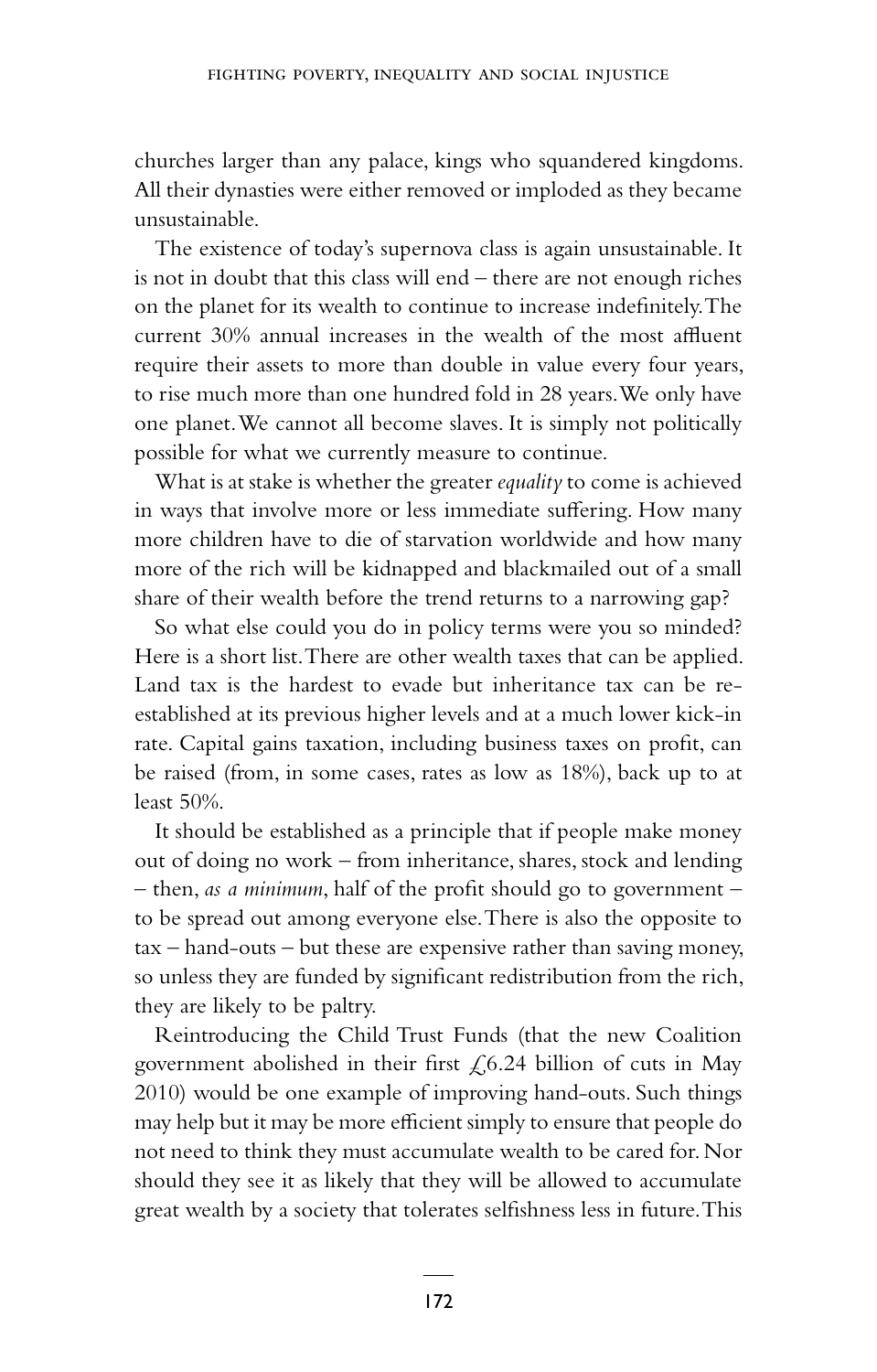would reduce the desire of those working hours that are too long to begin with to work even longer.

In the medium term, reducing income inequalities would also help reduce wealth inequalities, but this route is no short-term solution. If income inequalities were reduced substantially, without other action it would still take millennia for the huge inequalities in wealth that have been amassed to be eroded back to the levels Peter Townsend first described. For Child Trust Funds (the last government's much vaunted solution) to result in a net fall in wealth inequalities, children would have to live for many hundreds of years and to spend none of their fund when they become adults to see the interest on it grow enough to result in inequalities falling.

#### Learning to value equality

In the long term, education is needed, a curtailment of the wider forms of racism that allow inequality to be seen as good. This is needed to try to prevent cycling round again to the same old problems, even after redistribution has been achieved. This current crisis will end, soon, hopefully without the widespread suffering that would occur if the concentration of the vast majority of wealth in the hands of so few was allowed to continue to grow. Even before it has ended, however, we should be thinking forward to how to prevent the super-rich emerging again, looking down on everyone else again, and others copying their behaviour up and down an elongated social scale. Education is often in the form of stories so I will end with one of Peter's.

In 1958 Peter Townsend watched a man working a fairground ride. He was making a roundabout turn using his own strength and doing so for hours. He watched as one young girl started to wail on the ride. The man retrieved her, and was hurt in the process: 'he took a terrible blow in the middle of his back' (Townsend, 1973, p 22). The child's mother and father did not thank him but instead talked about how their daughter was especially sensitive. They did not really see him as human. They were rich. Their attitudes to others were early signs of what was later to become much more common.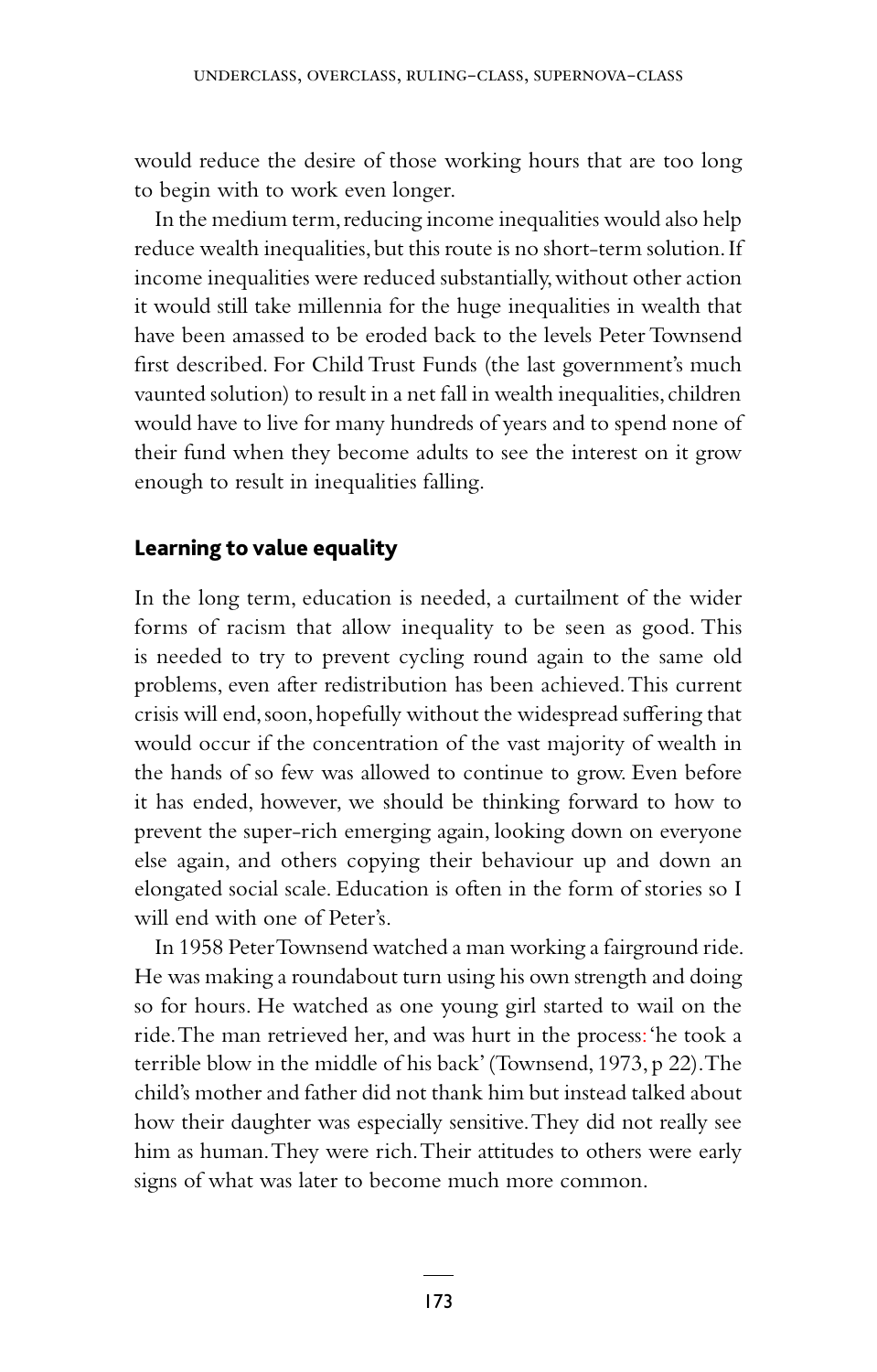It is now over 50 years since Peter watched the indifference to others at that fairground ride, and the very richest are no longer just emotionally callous. As their wealth explodes they now often behave as if they were a different species. However, the very nature of a supernova is to be short-lived. The atoms that make up a supernova explosion do not have this collective intent; they simply act to maximise certain forces given the positions they find themselves to be in. Atoms do this just as the super-rich themselves simply act individually to protect and expand their wealth, wealth they have been allowed to amass in such huge quantities. As with exploding stars, for supernova social classes their destruction is implicit in their creation. Supernovae exist only at the end of a process: 'Supernovae are extremely luminous and cause a burst of radiation that often briefly outshines an entire galaxy, before fading from view'.<sup>5</sup>

#### **Notes**

<sup>1</sup> Supernovae are dying stars. They explode with a burst of radiation that often briefly outshines an entire galaxy. Then they fade from view. See note 5 below for the origin of the term.

2 See www.wider.unu.edu/, part of the United Nations University website which provides links to download the World Income Inequality database and also to the first estimates made of worldwide wealth inequalities.

 $3$ The 'Game of Life' was a computer simulation of a very simple life form, a cell, which dies if it has too few neighbours but which reproduces if it has just the right number. The creators of the game never realised that what they had created was a system which could replicate basic logic gates ('AND', 'OR', 'NOT' and so on) and hence could itself form a synthetic computer and recreate the game within the game.

<sup>4</sup> BBC News at 10pm, 25 April 2010, which reported the news at 10.28pm (the very final national story) as being a positive sign that economic recovery might be on the way, expressing not a fraction of doubt that such wealth was warranted. The BBC presents the super-rich as great business leaders, or worthy members of Royalty. Apparently the Queen saw her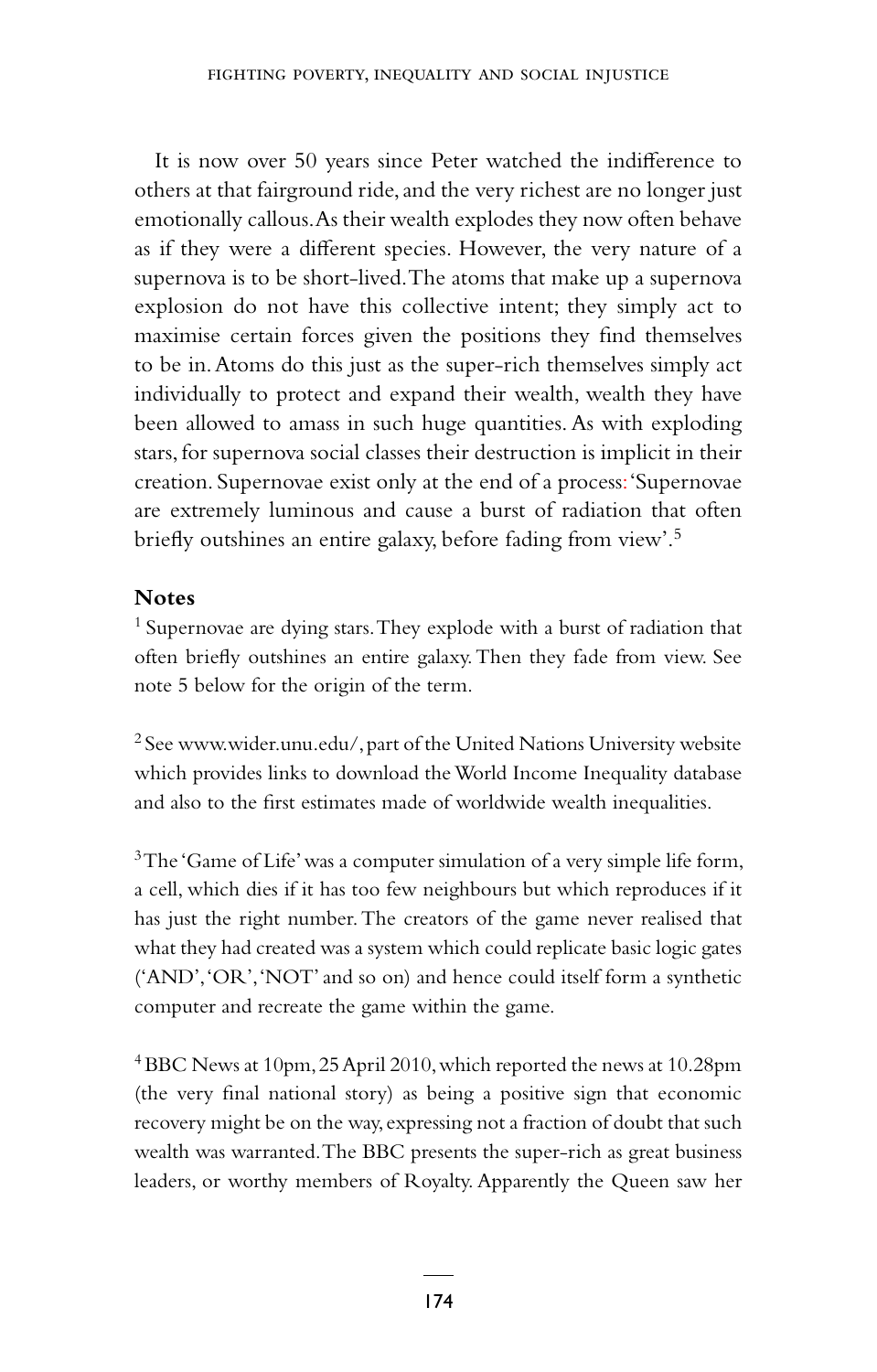fortune rise by  $\mathcal{L}20$  million in the year to 2010, as her subjects became poorer and her country slipped into additional debt of hundreds of billions.

5 The term 'supernova' is attributed to Swiss astrophysicist and astronomer Fritz Zwicky. First appearing in print in 1926 it coincided with the last time the richest people in the world became so very rich before losing most of their wealth. On the stars see: http://en.wikipedia.org/wiki/Supernova

#### **Further resources**

For a series of graphics on the super-rich and their relationship to others see:

- Sutcliffe, B. (2009). Freely available: www.envplan.com/epa/editorials/ a4227.pdf
- Gordon, D. (2009) 'Global inequality, death, and disease', *Environment and Planning A*, vol 41, no 6, pp 1271-2 (www.envplan.com/epa/editorials/ a42118.pdf).
- Worldmapper: 'People earning over \$200 a day' (www.worldmapper.org/ display.php?selected=158).
- Computers, Environment and Urban Systems not yet published **[[update?]]**.

#### **References**

- Booth, J.(2010) 'Ministers insist "cab-for-hire" Byers had no influence', *The Times*, 22 March (www.timesonline.co.uk/tol/news/politics/ article7071347.ece).
- Dorling, D. (2010) *Injustice*: *Why social inequality persists*, Bristol: The Policy Press.
- Edwards, M. (2008) *Just another emperor? The myths and realities of philanthrocapitalism*, London: Demos and The Young Foundation.
- Hills, J., Brewer, M., Jenkins, S., Lister, R., Lupton, R., Machin, S., Mills, C., Modood, T. Rees, T. and Riddell, S. (2010) *An anatomy of economic inequality in the UK*, London: Government Equalities Office/Centre for Analysis of Social Exclusion.

Margo, J. and Bradley, W. (2010) *Wealth of opportunity*, London: Demos. Mason, P. (2009) *Meltdown*: *The end of the age of greed*, London: Verso.